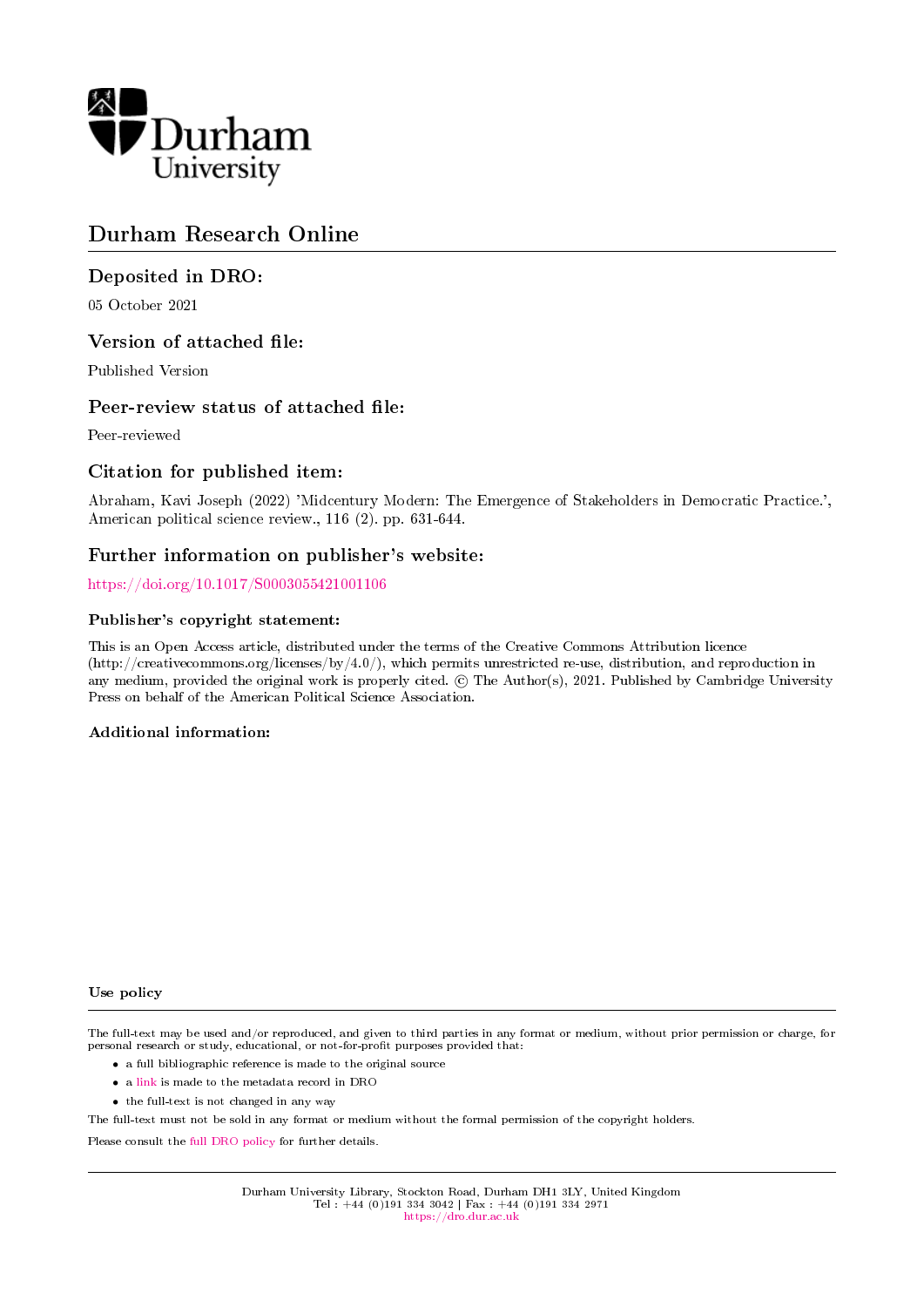doi:[10.1017/S0003055421001106](https://doi.org/10.1017/S0003055421001106) © The Author(s), 2021. Published by Cambridge University Press on behalf of the American Political Science Association. This is an Open Access article, distributed under the terms of the Creative Commons Attribution licence ([http://](http://creativecommons.org/licenses/by/4.0/) [creativecommons.org/licenses/by/4.0/\)](http://creativecommons.org/licenses/by/4.0/), which permits unrestricted re-use, distribution, and reproduction in any medium, provided the original work is properly cited.

# Midcentury Modern: The Emergence of Stakeholders in Democratic Practice

KAVI JOSEPH ABRAHAM Durham University, United Kingdom

Since the 1960s, "the stakeholder," or affected party, has emerged as a novel democratic subject whose<br>participation in varied institutional sites—from universities to government agencies, corporate<br>boardrooms to internati participation in varied institutional sites—from universities to government agencies, corporate problems. However, few specifically attend to the stakeholder as a distinct political subject and consider its implications for democratic practice. This paper presents a genealogy of the stakeholder, documenting its appearance in corporate managerialism and US public administration and showing how racial mobilization, rapid technological progress, and the political rationality of systems thinking provided the conditions of possibility for its emergence. Though orienting democracy around stakeholders permits opportunities for participation in political life, I argue that this subject is predicated on a circumscribed form of participatory politics that erodes habits of discovering a common good, erases distinctions between individuals and corporate bodies, and amplifies the problem of expertise.

#### INTRODUCTION

emocracy is a problem. Amid populist mobilizations, transnational racism, deep economic inequality, and a mistrust of institutions at home and abroad, political theorists sense a crisis of democracy (Ercan and Gagnon 2014; Merkel 2014; Merkel and Gagnon 2016; Vormann and Lammert 2019; Westbrook 2021; cf. McCaffrie and Akram 2014; Urbinati 2019, 18). Such concerns are not unfounded: recent surveys suggest that popular dissatisfaction with democracy is particularly acute in the United States and generally rising across the globe (Foa et al. 2020, 9, 19–20). Defenders of democracy often call for a renewal of participation, but such proposals for democratic engagement and participation miss a curious puzzle: the last few decades have seen increased opportunities for public participation in diverse domestic and international institutions (Rosenbluth and Shapiro 2018, 3). Specifically, through the language of stakeholder inclusion, participatory appeals issue from corporate boardrooms (Esty and Ciechanover 2021), city councils (Legacy 2010), federal agencies (Mueller 2002), and international organizations (Bäckstrand 2006). Across these varied sites, individuals and groups are called upon to make their voices heard not as citizens (or even lobbyists or special interests) but as "stakeholders." By bringing affected parties or stakeholders to the table, public and private organizations are said to not only develop and implement effective solutions to complex problems but also empower people to participate more fully in political life. And yet such calls for participation have not correlated with increased satisfaction with or trust in political institutions. How is it that despite opportunities for "stakeholder" participation, democracy remains precarious? How have participatory mechanisms failed to energize democratic attachments?

I wager that the very concept of the stakeholder is significant in making sense of this curiosity, such that any diagnosis of democracy's ills requires a deeper historical understanding of how we became stakeholders. The transition from citizens to stakeholders is a significant one, yet there has been scant attention to it (cf. Bevir 2006; Eagleton-Pierce 2016; Macdonald 2008). In this paper, I compose a critical genealogy of the stakeholder as a novel form of political subjectivity that organizes contemporary democratic practice. I document its appearance in corporate managerialism and US public administration, showing how racial mobilization, rapid technological progress, and the rationality of open systems thinking provided the conditions of possibility for its emergence. I find that the stakeholder has emerged as a subject of democratic governance whose participation is seen as necessary to the management of complex problems. Though oriented to participation, deliberation, and collaboration, the stakeholder, I argue, is predicated on a circumscribed form of participatory politics that erodes habits of discovering a common good, erases distinctions between individuals and corporate bodies, and amplifies the problem of expertise.

I make this argument in four parts. First, I outline the methodological advantages of pursuing a genealogy of the stakeholder and sketch the political rationality of systems thinking. Second, I turn to plotting the emergence of the stakeholder in mid-twentieth-century business managerial discourse. By examining managerial texts, I outline a set of material problems and scientific discourses that make the stakeholder, or affected party, a new object of managerialism. Third, I show how the figure of the stakeholder appears in US government agencies to manage the problem of complexity. It is the convergence of several problematic

Kavi Joseph Abraham  $\mathbb{D}$ [,](https://orcid.org/0000-0002-4885-2830) Assistant Professor of International Relations, School of Government and International Affairs, Durham University, United Kingdom, [kavi.j.abraham@durham.ac.uk.](mailto:kavi.j.abraham@durham.ac.uk)

Received: December 07, 2020; revised: June 08, 2021; accepted: August 23, 2021.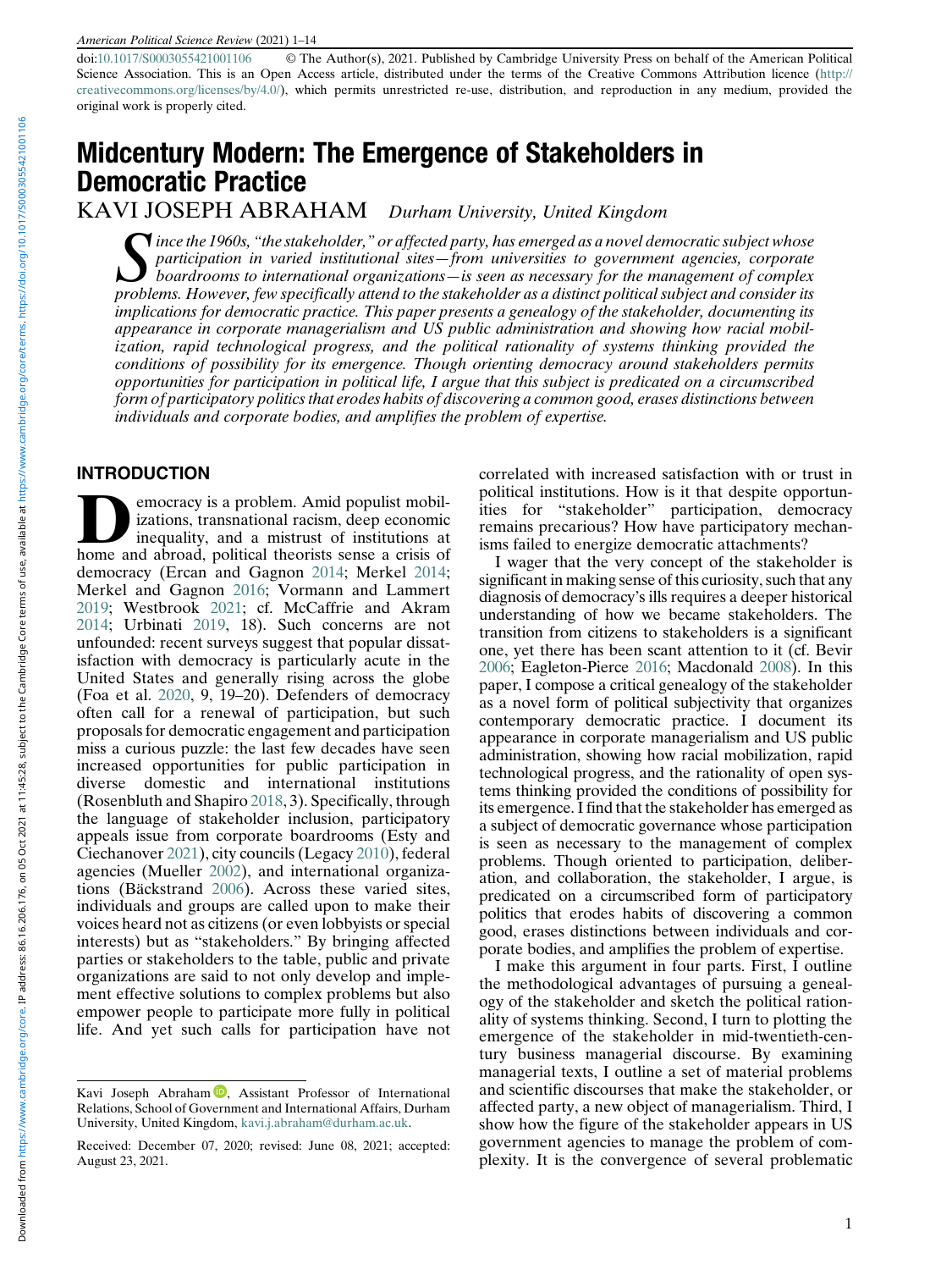entanglements—including Cold War competition, urbanization, advanced social welfare policies, rapid technological growth, and civil rights mobilization that pose a problem of complexity for the state. Through the logic of systems thinking, the stakeholder is articulated as a primary subject of democratic practice, one whose identification and participation could help manage complexity. Fourth, I discuss the implications of this subject for democratic practice and governance. Whereas the orientation to stakeholders resonates with what Kyong-Min Son (2020) calls "instrumental democracy," I find a different relationship holding among participation, elitism, and selfinterested instrumentalism. I conclude with a discussion of how this project contributes to contemporary debates on the role of neoliberalism in the present crisis of democracy.

#### SYSTEMS THINKING AS POLITICAL **RATIONALITY**

How might one go about documenting the production of the stakeholder? This kind of genealogical argument demands a historicity that looks for the discursive production of the stakeholder in institutional settings —not only in academic discourse or the canons of political theory but also in the archives of concrete programs of government. As argued by others (Bevir 2010; McClanahan 2017; Son 2020; Vázquez-Arroyo 2008), my sense is that factors shaping democratic erosion have a deep history that extend to the postwar era. Starting with the subject of the stakeholder, however, genealogically plotting its emergence in managerialism and US government agencies, I locate a different set of problems, techniques, and discourses that transformed democratic practice. To be sure, I am not advancing a linear history, claiming that a patient empiricism of midcentury processes will provide us with the causes of democratic crisis today. Nor is this work meant to displace dominant accounts in the literature that rightly identify how liberal or neoliberal political economy erodes democracy. Genealogy, as Foucault sketches it in multiple places, refuses to "restore an unbroken continuity" between past and present but composes the heterogenous elements, processes, and conditions that "gave birth to those things that continue to exist and have value for us" (Foucault 1984, 81). Rather than read "the past in terms of the present" (Foucault 1977, 31), rather than establish efficient causal mechanisms or linear histories, genealogy is a discontinuous composition of elements that makes the emergence of something possible. As such, I seek to recover those discursive and material elements that made possible a novel political subject that remains important to contemporary democratic practice—the stakeholder.

Analytically, my genealogy is organized around the concept of political rationality—or the discursive forms of political calculation and reasoning from which governance practices, rules, norms, and subjects are specified and intelligibly grounded (Barry, Osborne, and Rose 1996; Burchell 1993, 269; Dean 1999, 25; Miller and Rose 1990; Rose 1993, 295). As Wendy Brown (2015, 116) notes, political rationalities are the condition of possibility for concrete practices and techniques of governing, at once organizing them and serving as their normative basis. They are neither policy paradigms nor abstract philosophical projects that become realized in a deterministic manner but a form of political reasoning drawn from, elaborated through, and grounded in scientific knowledge and through which governance objects, techniques, and subjectivity become possible (Dean 1999, 25). A political rationality not only names a discourse that constructs the objects and techniques of government but also generates novel subjects, new ways of being in the world. While the concept typically organizes Foucauldian accounts of neoliberalism, I use it to conceptualize systems thinking. Specifically, my argument is that the production of the stakeholder as a novel subject of democratic governance was made possible by the political rationality of systems thinking.

# Systems Thinking and the Problem of Complexity

Systems thinking is a transdisciplinary scientific discourse that emerged in the middle of the twentieth century, such that by the 1970s, diverse academic disciplines were thinking in terms of systems (Heyck 2015, 6–8). From biology to physics, engineering to social sciences, systems thinking constituted a plastic discourse that condensed in different fields, linking approaches such as cybernetics, family systems psychology, contingency theory, system dynamics, and futures studies. Systems thinking was not a coherent paradigm under which scientific disciplines reorganized themselves. Rather, from the 1940s until Ludwig von Bertalanffy's (1968) articulation of "general systems theory," it unfolded as an unstructured discourse in multiple disciplines semiautonomously from one another (Ackoff 1974a, 12–3; von Bertalanffy 1968, 30–1).

A first cut in grasping systems thinking involves the distinction between closed and open systems. Though both closed and open systems thinking seeks to understand phenomena by modeling the holistic interaction of parts, closed systems thinking does so on the assumption that connections among parts are bounded and that they can be reduced to homogenous quantifiable forms. Closed systems tend to be isolated from their environment, operate under predictable conditions, and therefore, are more easily governed by techniques of command and control. Closed system thinking is indicative of the changes that swept the Department of Defense (DoD) under Robert McNamara, Charlie Hitch, and figures from the RAND corporation (Amadae 2003, 62–4), and it informs inquiry into midcentury democratic governance. Son (2020, 105), for instance, names "systems science" as contributing to the making of "instrumental democracy," arguing that it renders democracy as a "controlled system" that merely collates individual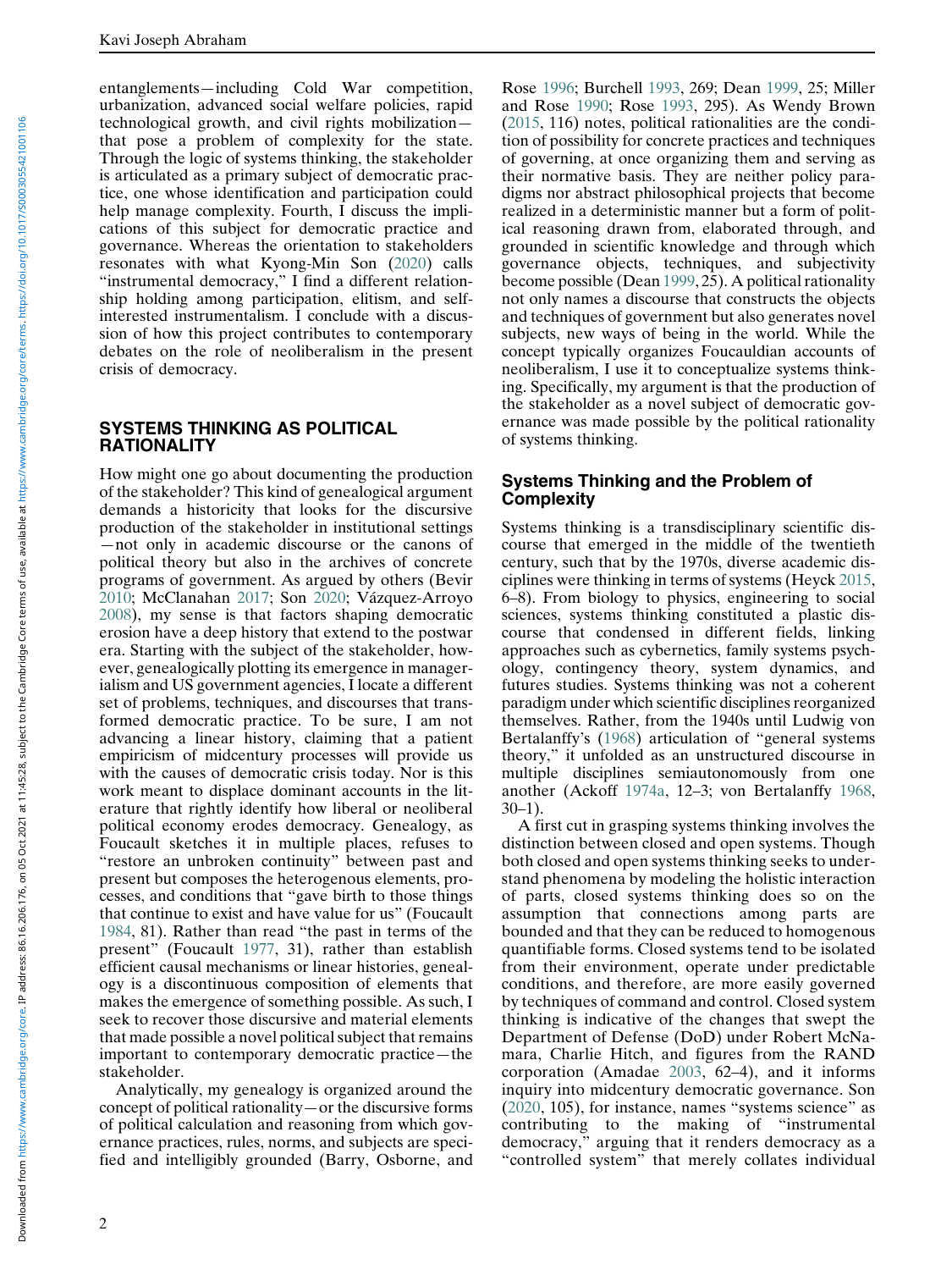preferences and, therefore, "dispenses with the need for citizens to determine their collective goals through public deliberation." Advancing this position through a reading of David Easton's model of political systems (71–2), Son finds unresolved tensions in Easton's notion of "dynamic stability"—or the principle that posits responsiveness to changing public demands as necessary for stable political systems (80–2). Son argues that centralizing tendencies persist under dynamic stability in that systems science—the kind operative at the DoD (86–8)—is premised on a distrust for the rational capacities of individuals (84), requires decision making to be concentrated at the top (85), and presumes that the character of problems can be reduced to "homogenous quantitative data" (88). Thus, for Son, not only is democratic subjectivity transformed into self-interested instrumentalism such that individuals do not collectively decide on political issues but merely register individual preferences (105); the political system itself likely gravitates toward centralization and hierarchy.

While Son arrives at the significance of systems thinking for understanding transformations to democratic thought, he largely elides another strain that emerged at the same time, "open" systems thinking.<sup>1</sup> Open systems are embedded within an environment that permits interaction, change, and consequently unpredictability. Exchanges with an environment allow for unforeseen inputs, rendering open systems as deeply complex and adaptive. Thinking in terms of open systems, then, brings to fore patterns of selforganization and decentralized regulation, dynamic or nonlinear processes, emergent effects wherein the whole is more than the sum of its parts, and entangled relationships between organisms and their environment. Though closed systems thinking was important in US public administration, a deeper interest in complexity, adaptation, and spontaneity within systems allowed the minor discourse of open systems thinking to institutionally emerge in the late 1960s. It is open systems thinking that concerns the discursive production of stakeholders.

At the center of open systems thinking is the problem of complexity. As von Bertalanffy (1968, 5) makes evident, the shift toward thinking in terms of systems arises due to the difficulties of thinking in Newtonian terms about exceedingly complex phenomena. Systems thinking, then, is a discourse seeking to understand the organization of complexity (Heyck 2015, 9), using techniques and forms of explanation that cannot be limited to efficient causal relations—that is, because of X, we have Y (Ackoff 1974b, 2). Complexity was not merely an abstract academic problem but a practical one organizing social and political life in the middle of the

twentieth century. The complexity of midcentury living was captured by atomic explosions and the first glimpses of the Earth from space, integrated circuits and internetworking, high rates of urbanization and education reform, racial political activism and decolonization struggles, biological weaponization, and ecological degradation—all of which took place in the wake of global economic depression and industrialized genocide. Together these diverse yet entangled processes created a sense of unwieldy complexity, a sense that social change and technological innovation exceeded human control.

Thus, I argue that (open) systems thinking is a distinct political rationality forming in the middle of the twentieth century, one oriented to complexity and regulative techniques that account for dynamic environments. To be sure, concepts of complexity and systems did shape diverse political positions and are therefore entangled with other political discourses namely, neoliberalism. As many have noted (Caldwell 2016; Connolly 2013; Cooper 2011; Walker and Cooper 2011), Friedrich Hayek's ([1964] 1994) later work engages with open systems concepts, arguing that complexity evidences the limits of scientific knowledge and, by extension, hubristic interventions into the market (65). In fact, Hayek has served as a touchstone for those linking (or delinking) contemporary discourses around resiliency, systems thinking, and neoliberalism (Joseph 2013; Walker and Cooper 2011; Zebrowski 2013; cf. D. Chandler 2014), demonstrating that the genealogies of systems thinking and neoliberalism are entangled. And yet, while these discursive elements meet at different historical junctures, I argue that systems thinking and neoliberalism name different political rationalities with distinct problems, forms of reasoning, ideal techniques, and political subjectivities.

Neoliberalism is notoriously difficult to pin down (Venugopal 2015), often referring to a set of economic principles adopted in the US and the UK in the 1980s: limited government intervention, privatization of primary industries, open trade, and relatively free/deregulated markets (Klein 2014). However, I follow Foucault and his interlocutors who understand neoliberalism as an art of government (see Ferguson 2010). As Brown (2015, 21) argues, neoliberalism not only "names a historically specific economic and political reaction against Keynesianism and democratic socialism" but also refers to "a more general practice of 'economizing' spheres and activities heretofore governed by other tables of value." Neoliberalism, then, is not simply a set of economic principles but a broader political—and, indeed, moral (Brown 2019; Cooper 2017)—project that seeks to support a competitive market. It is both an intensification of a classical liberalism marked by dramatic austerity and a reprogramming of liberalism wherein the central problem of government is distinct: whereas liberalism poses clear limits to governmental practice, specifying that the market must be left alone, neoliberal governance continually marshals the state to enable the flourishing of the market. Neoliberalism does not hold the market as naturally competitive; rather, the problem of neoliberal governance concerns

 $1$  The distinction between closed and open systems thinking is analytically useful, though admittedly blurred in practice. As I read it, Easton's political systems allow for inputs from an environment but is interpreted by Son as disposed to centralization/hierarchy based on the closed systems principles that form the background of Son's postwar history (86–90). Son (208, fn. 74–5), however, acknowledges other more democratic applications of systems science.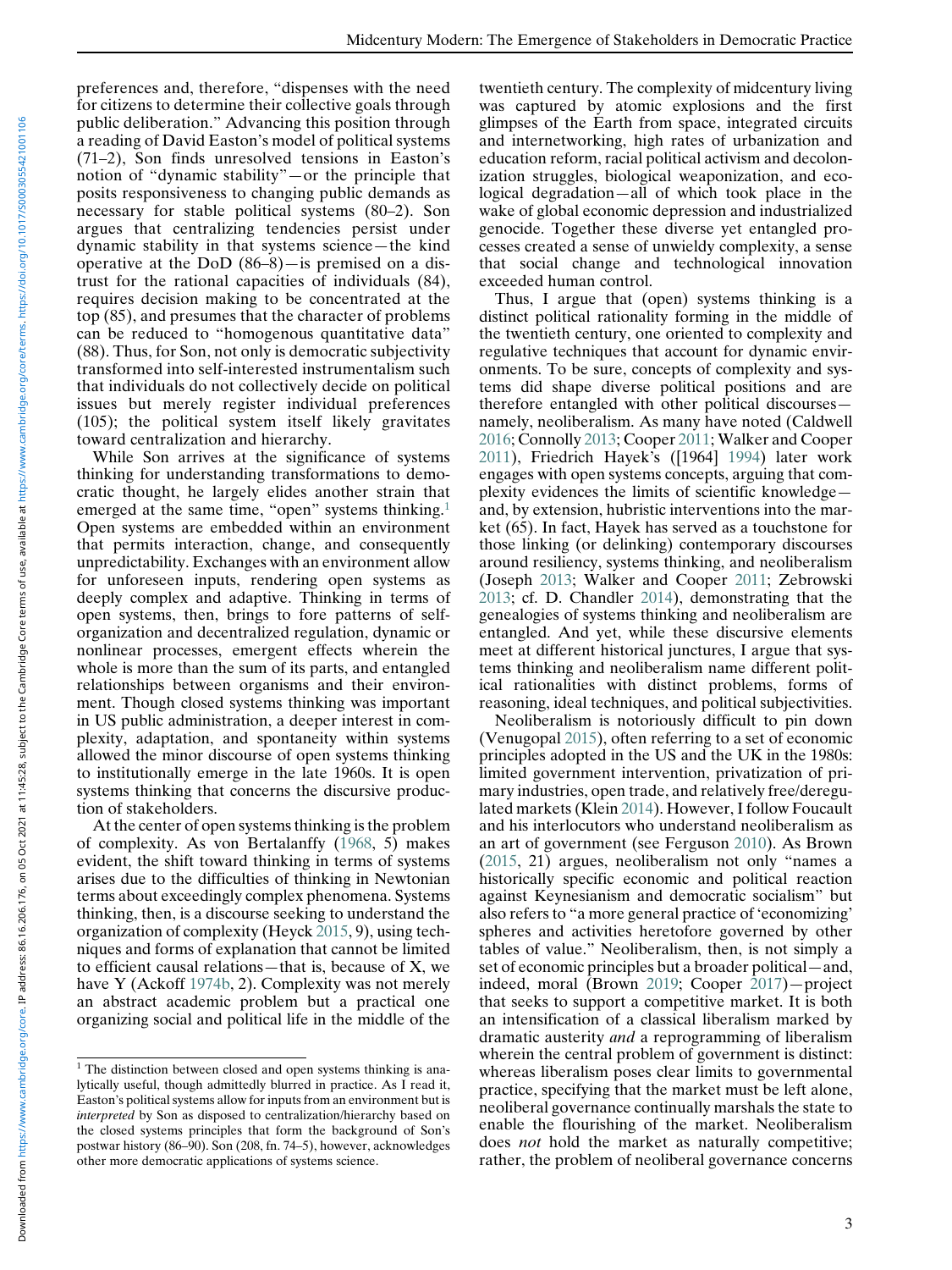the production and maintenance of competition (Foucault 2008, 118–29). Further, neoliberalism cultivates a specific kind of entrepreneurial subject, one who continually invests in and takes responsibility for oneself (Foucault 2008, 241–2). Therefore, the constitutive problems, practices, and forms of subjectivity are distinct from systems thinking. As I detail below, the rationality underlying stakeholder inclusion not only appeared prior to "actually existing" neoliberalism in the 1980s (Brenner and Theodore 2002) but also did not concern problems of competitive markets, normative valuations of individual freedom, or cultivation of enterprising subjects. Instead, the stakeholder was a midcentury production, posed as an object and subject of democratic governance necessary to manage complexity and permit long-term survival of institutions.

#### SYSTEMS THINKING, MANAGERIALISM, AND THE MAKING OF STAKEHOLDERS

The contemporary meaning of stakeholders, as an affected party or one who has a stake in some problem, transaction, or process, originated in midcentury business managerialism and was made possible by concrete problems and scientific knowledges. Specifically, it was complexity and the question of long-term survivability of the firm that made the identification and participation of stakeholders a matter of sound managerial practice (though certainly not one always taken up by corporations). While the idea of being accountable to not only shareholders but also stakeholders aligned with an existing discourse on corporate public responsibility, I maintain that the figure of the stakeholder was a specific kind of object discursively produced and disseminated as the firm became defined through the logic of open systems thinking. That is, once the firm was no longer conceived as an independent entity but rendered in open systems terms, as embedded within an environment and connected to a variety of parties that may be affected by and therefore could affect corporate activity, this affected party or stakeholder emerged as an object of managerial practice. Briefly, open systems thinking predicated the long-term survival of the firm in complex and dynamic environments on the identification and management of its diverse stakeholders. As a result, the stakeholder named something different from "the public" or "society." Indeed, the stakeholder was defined in relation to a problem or product, whose identification and participation in producing outcomes were required not out of ethical but managerial concerns.

To be sure, shifts in managerial thinking and practice did not come from ideas about systems alone but emerged in the context of heterogeneous material and discursive processes out of which the problem of complexity was defined and elaborated for the corporation. Postwar United States was marked by the growing size and influence of corporations, which made them targets of political action. Labor unions, environmental movements, consumer activism, and civil rights groups mobilized against US corporations.

Simultaneously, dynamics internal to industry like corporate mergers, multinational operation, and tensions between owners and management upset institutional stability. The conjunction of these historical processes constituted the problematic material out of which systems thinking defined the problem of complexity for corporate management and posed new objects and practices for how to properly manage the firm. As corporations became sizable institutions, as their products diversified through mergers and acquisitions, multiple questions arose concerning how to manage diverse activities and allow these institutions to survive over the long term (March and Simon 1958, 4). As corporations grew and shareholders diversified, the distinction between ownership and management grew stark, with owners seeking immediate returns on investment and managers seeking to maintain the organization's viability in the future (see Chandler 1977). The split between owners and management (or, crudely, short-term profitability versus long-term survivability) further manifested as fissures in preferred managerial techniques—rational efficiency, on the one hand, and long-term desires for flexibility, on the other (Smith 2008, 36). Whereas efficiency and rigidity benefitted short-term profits, to survive in the long-term, firms had to adopt more flexible and open understandings of corporate activity (50). Systems thinking, liaising with these material shifts, provided new models of managing the corporation (cf. Boltanski and Chiapello 2007) that pushed against older ones focused on hierarchical control of capital for the generation of short-term profits—that is, scientific management (Taylor 2012, 9–11). It instead emphasized adaptive practices of long-term survival under conditions of complexity (Smith 2008, 48).

In what ways could the firm simultaneously adapt to and manage this dynamic environment? Systems thinking premised organizational survival on accounting for the multiple affected parties or stakeholders that influenced its activities (Freeman 1984, 32). The interests of workers and customers, contractors and competitors, government agencies and environmental lobbyists—or all who had a stake in the actions of the company—had to be systematically identified and regulated for a firm to succeed. Many systems managerial theorists (Churchman 1968; Emery and Trist 1965) articulated the stakeholder as a primary and novel site of corporate action, but Russell Ackoff's (1970; 1974a; 1974b) work is illustrative. For Ackoff (1970, 2), it was the problem of complexity that required new management systems such that the very concept of corporate planning was rendered in terms of a "system of decisions." Ackoff argued against analyticism, the breaking down of corporate planning into independent subsets (2). Instead, successful planning saw decisions in each stage as interrelated—that is, each stage was constitutive of an adaptive planning system that responded to its environment. To be sure, social responsibility was important, as Ackoff's (1974a, 56) version of systems thinking necessitated that component parts take "responsibility for the welfare of the whole." As such, his systems managerial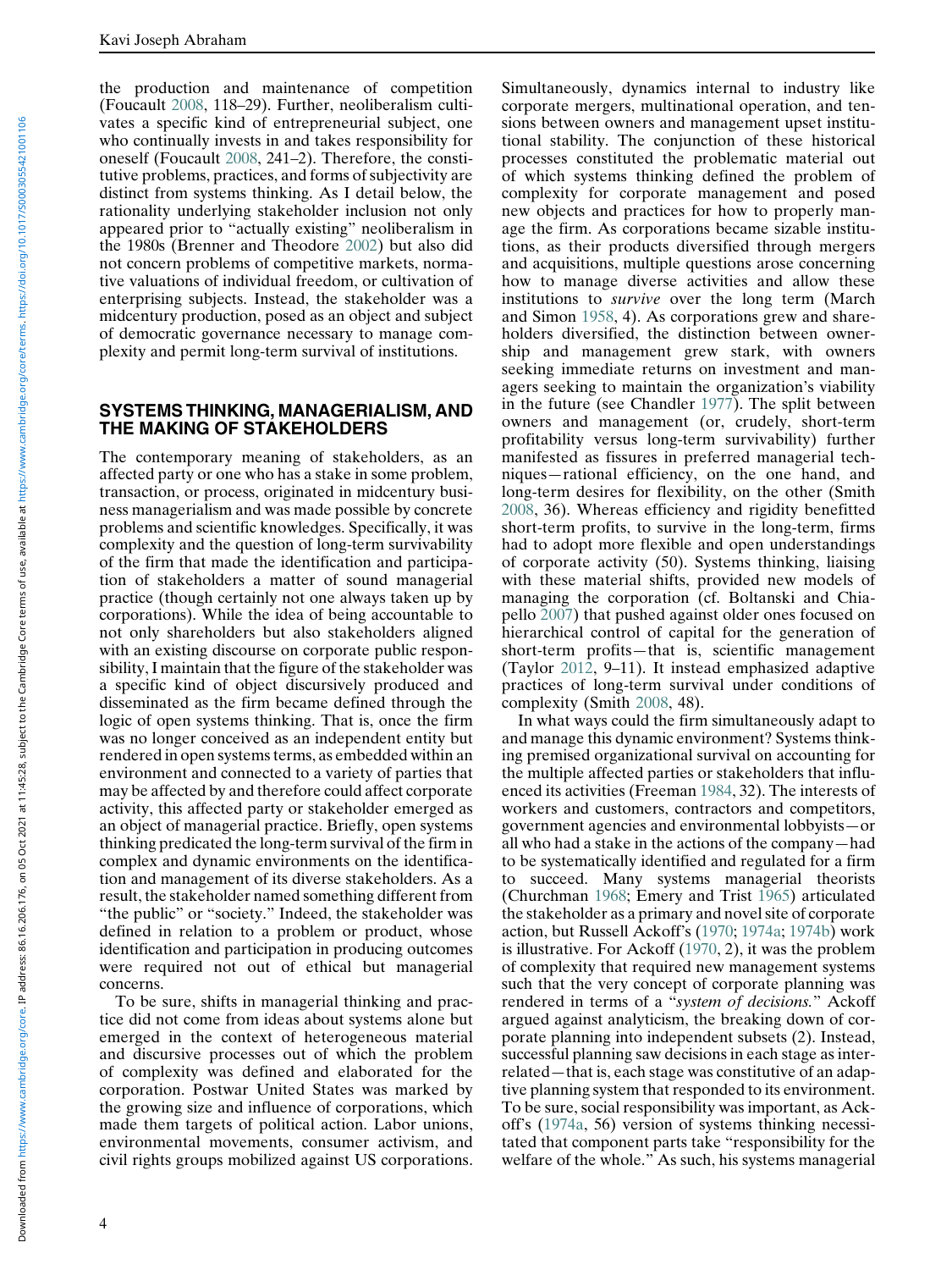theories connected with discussions around business ethics and social responsibility, but his defense of posing the firm on such grounds depended upon rethinking the purpose of profit maximization. According to Ackoff (1974b, 15–6), "the objective of the corporation should be stated in terms of what profit can be used for," and its use depended on the interactions of corporate activities with different internal and external "stakeholders." The modern firm, Ackoff argues, interacts with many "participants"—employees, customers, suppliers, investors, debtors, the public—and "these exchanges involve both individuals who are part of the corporation and other individuals and organizations that are part of its environment. These participants in corporate affairs have come to be known as stakeholders" (16). Thus, long-term survival and interests of the corporation would be served by benefitting their environment because in an age of systems, such flexible and inclusive adaptations to environmental elements were necessary.

Managerial techniques and practices oriented toward "stakeholders" was not an academic exercise but represented a minority discourse across corporate board rooms, think tanks, and academia. In fact, according to R. Edward Freeman's (1984, 32–3) oftcited history of the term, the earliest statements naming "stakeholders" as affected parties upon which a corporation depends came in the early 1960s at the Stanford Research Institute (SRI). Stakeholder theory, Freeman et al. (2010, 46) tell us, became "gospel" at SRI, developed in internal meetings of the Theory and Practice of Planning committee and then circulated in internal memos, academic articles, and external reports. SRI's own historical ledger credits Robert Stewart with coining the term. Stewart, who worked at Lockheed alongside famed strategic management theorist, Igor Ansoff, developed a model of corporate planning ("SRI System of Plans") in the Theory and Practice of Planning committee in which stakeholder analysis figured as central. This system of corporate planning was widely disseminated to executives across the globe between 1965 and 1971.

J. Douglas McConnell (1971), a market economist at SRI, provides a glimpse of SRI's institutional thinking on corporate planning that evidences how complexity and the logic of systems thinking made the stakeholder a novel target of managerial practice. "In today's large complex organization," McConnell argued, "the planning process has to be formalized" (2). The first step in the methodology of planning what SRI called "organized entrepreneurship"—was to understand the objectives of a firm, the "complex" unfolding of which must "take into account the expectations of the several stakeholder groups, the corporate skills and resources, and environmental change" (3). McConnell defined "stakeholder analysis" as the appropriate tool for developing the "hierarchy of objectives" for corporations, a tool that involved analyzing how the different constituencies may affect a firm, including "stockholders, employees, management, functional groups or divisions, customers, distributors, suppliers, financial institutions, and the

communities in which it operates" (3). Strategic planning, then, had to assess internal skills and competencies as well as environmental factors, or the "physical, economic, social, political and technical" context in which the firm was situated  $(5)$ .

The importance of scientific knowledge in articulating the stakeholder is not to dismiss the very real conditions and social pressures that pushed for corporate responsibility, but the production of the stakeholder and other seemingly "democratic" impulses in the corporate world cannot be reduced to a placating response to social mobilization. Rather, it represents an epistemological rethinking of the corporation, its purposes, and its prospects for survival. Whereas some notion of corporate accountability to "the public" has currents going back to the first decades of the twentieth century, it is the rationality of systems thinking that defines the "stakeholder" as a managerial object distinct from the public or society in general. Whereas public accountability creates a direct and simple relationship between two things (the firm and a bounded community), stakeholder management differentiates the external environment of the corporation into multiple groups that are positioned in differential relationships. Redefining the public into groups of affected parties alongside others such as employees, shareholders, and customers both deterritorializes corporate activity and establishes inequality among affected groups. In other words, corporations are not responsible to a clearly demarked citizenry but only to those parties that emerge in relation to its actions and behaviors, and the importance of these groups depend on the extent to which they can disrupt or otherwise affect the firm. The shift from "the public" or "citizens" to "stakeholders" marks an important transformation of democratic participation once this figure enters the state.

# TRANSFORMATIONS OF DEMOCRATIC **SUBJECTIVITY**

As systems thinking emerged in midcentury corporate managerialism, this concern with complexity was simultaneously translated within areas of US public administration. Due to Cold War competition, the federal government became involved in educational and technological policy, and open systems thinking emerged as the political rationality by which "the stakeholder" was posed alongside the citizen as the subject of democratic governance. Though democratic theory and practice have long been suspicious of the intelligent capacities of the public (Rancière 2014), the midcentury problem of complexity renewed questions about the "omnicompetent" citizen. In the context of rapid change and deep complexity, government officials, pundits, scholars, and others asked whether the average citizen in a democracy could intelligently manage problems ranging from the nuclear arms race to urban development (see Amadae 2003; Heyck 2015). Limiting democratic engagement to only those who were affected by specific policies allowed for a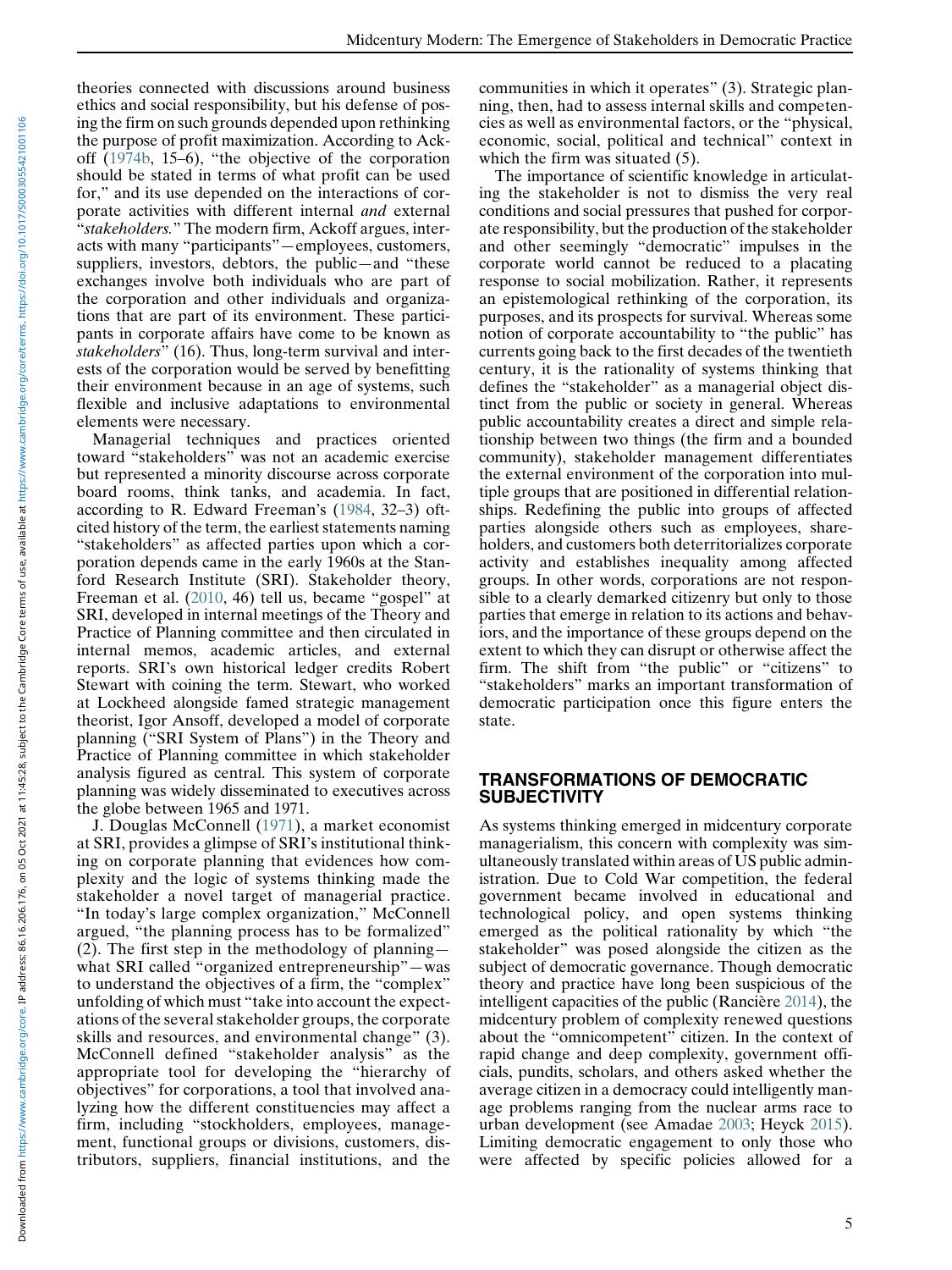circumscribed participatory mechanism to be advanced —one based on stakeholder expertise—while effectively sidelining accountability to the broader public and eroding the basis for collective decision making.

#### Educational Experiments: Race, Social Welfare, and Stakeholders

The stakeholder emerges in the 1960s and 1970s in relatively novel fields of federal government intervention: education and technology. Though seemingly disparate, these policy areas were interrelated given the context of Cold War competition. Historically, primary and secondary education in the US was a local matter to be determined by municipalities and states, but after the launch of Sputnik, education became linked to federal governance of technology and national security. The National Defense Education Act (NDEA), passed in 1958, authorized millions for science and mathematics education, language and area studies, student loan provisions, grants to secondary institutions, graduate fellowships, and vocational training in technical industries (Urban 2010, 2–4). Legislative debate on the NDEA, as Barbara Clowse (1981) documents, was organized around whether the US could compete with the Soviets. At the same time, education became a primary site in the struggle for racial equality. The National Association for the Advancement of Colored People's (NAACP) work in challenging white supremacy and racial segregation resulted in the 1954 landmark decision, Brown v. Board of Education, which coupled with the NDEA opened the way for federal intervention in schooling. Thus, national security, civil rights activism, and social welfare were linked by the 1960s.

Federal interventions in education did not take the model of universal welfare but targeted programs directed at reducing inequality among socioeconomic groups. The Elementary and Secondary Education Act (ESEA) of 1965 established a strong federal role for basic education, targeting disadvantaged lower income and minority groups through programs like Head Start and Follow Through. The ESEA, like other Great Society initiatives, was predicated on closing racial and socioeconomic disparities through differential interventions. Because their success required a reduction in social stratification, a class of expert evaluators was needed to assess the effectiveness of social policy, one that could help design, monitor, evaluate, and improve these programs. Thus, the rise of the welfare state created a need for experts, a situation that helped establish a science of program evaluation (Rossi, Lipsey, and Freeman 2003, 12–4). Such monitoring and evaluation were contracted out to private research firms, such as SRI, which drew upon the logic of systems thinking to make sense of targeted policy interventions.

Indeed, it was through SRI's research papers on educational programs that the articulation of stakeholders, as opposed to citizens or other democratic constituencies, first appears in government documents. Initial introductions are found in reports developed by

SRI's Educational Policy Research Center in its evaluation of urban school programs and minority education initiatives. As early as 1967, stakeholder analysis was proposed as an integral tool for the Department of Health, Education, and Welfare (HEW), with SRI arguing that accounting for stakeholders was the best means to produce policy more responsive to and less likely to incur resistance from different social groups (Thomas 1967, 6). Underlying the need for stakeholder inclusion was systems thinking. In the report for the Office of Education, SRI foregrounds stakeholder analysis in developing educational policy geared toward "the poor minority child who lives in the inner city" (1). Stakeholder analysis supports effective policy implementation by not only assessing how goals are met but also accounting for individual effects that a policy will have on different parties (4). Because "[f]ew, if any, programs for education in the inner city will be singular and discrete" (16), SRI maintains that educational policy should always be situated among broader social goals, and as such the "noneducational" effects of policy must also be considered. In recognition of racial divisions and civil rights activism, SRI outlines the import of governing through stakeholders.

The concept of "stakeholder," borrowed from SRI's work in corporate planning, may be useful in this regard. A stakeholder is any individual or group who has a stake in, that is, will be affected by, the outcome of a particular decision. Every group within the society is a potential stakeholder depending upon the issue. Educational decisions intended to affect the skills, attitudes, or values which students acquire in formal education make stakeholders of nearly everyone for the decisions affect the future of society. (16)

The report goes on to specify the temporality of stakeholder practices, noting that as "an organization evolves and the environment changes," the interests and goals of stakeholders will also change (19). Grounded in systems thinking, SRI argues for the importance of engaging stakeholders continually as environmental influences shift the priorities of affected parties and the organization.

The racialization of education policy was explicit in SRI's analysis of urban education, both in defining the contours of specific problems and positioning stakeholder identification as necessary to solve them. A report on improving urban educational facilities begins by noting how the "rapid influx of poor minority groups has compounded" preexisting problems with school infrastructure while creating overcrowded classrooms (Thomas 1969, 1). To study the problem, SRI poses a methodology between an "in-depth technical study and a general systems approach," finding the latter's focus on quantitative inputs insufficient (2). Though not specifically naming an "open" systems approach, the report is premised on understanding school systems as "in a precarious relationship with their environment (parent, civil rights groups, black militants, teachers' unions, and students)" (2). Proposals for expanding educational infrastructure will, therefore, necessarily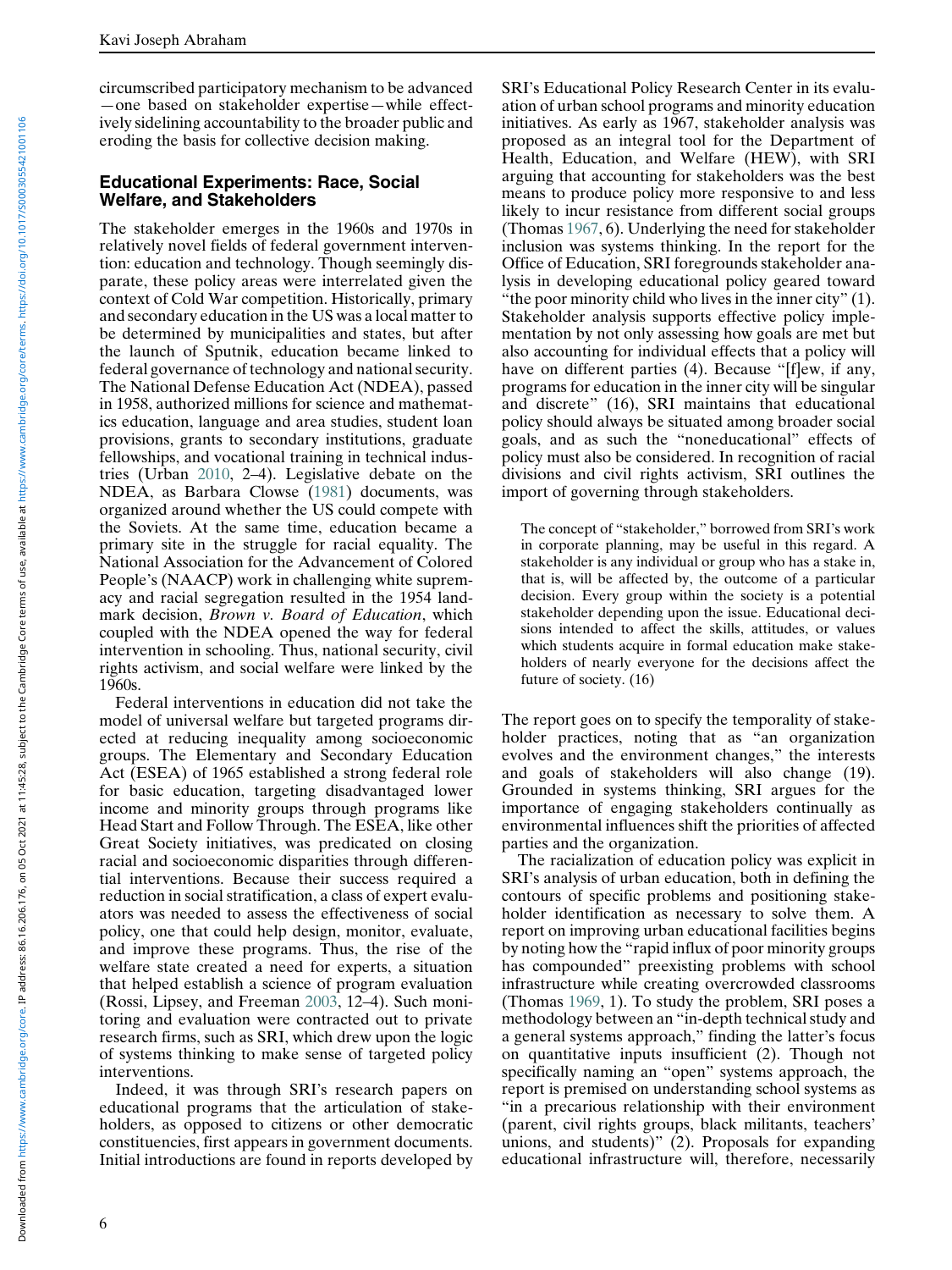affect diverse constituents such that SRI must parse "negative" stakeholders, only interested in constraining change, and those that seek "positive" control such as "white liberals," "black militants," and "the teachers" (4). Through consultation and dialogue with these groups, SRI outlines how specific proposals such as educational parks and mini-schools meet or fail to meet the expectations of primary stakeholders, using consensus positions to frame their interests. Such interests, to be clear, are not limited to registering individual preferences but take on a deeper recognition of political claims, such as liberal desires for integration and "Black militant" desires for disrupting institutional racism (8). Indeed, SRI advances the somewhat radical proposal of community-controlled schools, though they caution that what is to be taken away from the report is not the policy recommendation, per se, but an understanding of how to recognize and work with the "driving forces" that exist in each policy context (125)—that is, stakeholder analysis is itself the recommendation.

The focus on governing stakeholders to manage complex policy interventions and dynamic environments continues in subsequent SRI documents (e.g., Thomas and Harman 1972). In a two-volume report on Knowledge Production and Utilization (KPU) in education policy, the political rationality of systems thinking as that which governs through the subject of stakeholders is explicit (Markley 1975a). The 1975 report examines a "systems mapping approach" to assess and monitor initiatives for the National Institute of Education (xxi). SRI predicates their work on historical changes in federal research and development in education, noting that the ESEA permitted greater interest in the production of knowledge and its use within school systems  $(2-3)$ . Critical in this moment, the report argues, was the influence of systems analysis at the DoD, which influenced the conceptualization of education R&D as "a system with nested subsystems" (3). But contrary to the closed systems principles found at the DoD, the report pushes for open or living systems approaches, emphasizing self-organization, adaptation, co-evolution, and environmental interaction (166–7).

In the second volume of the report, SRI applies their framework to several case studies, where the report's conclusions make the reasoning for stakeholder inclusion legible through the logic of open systems thinking.

One of the systems principles that seems to occur throughout all hierarchically organized systems, whether they are "mechanical" or "living," is the phenomenon of "hierarchical emergence." This is the phenomenon through which a new coherent system property "emerges" when a series of lower order systems or configurations begins to work in close interaction over time, so that the new higher level configuration or system can have stable properties of its own… . As is true in all living systems, however, the survival probability of a mutant organism or species is small unless the mutant has, by virtue of its mutation, a superior advantage in its life-support transactions with the ecological networks surrounding it. This principle, translated relative to KPU, means that NIE as an institution and KPU as a concept must always have "currency"

(legitimacy and value) to the principal stakeholders in the KPU community. Only then can KPU guarantee its survival in the "jungle" through which its allocations policy is formed. (Markley 1975b, 48–9)

Thus, the report recommends the "need for strong political support from the community having vested interests in effective KPU in education" (49).

To be sure, while SRI educational policy reports delivered to HEW are central to this story, other documents push against ascribing causal agency to any one actor. Rather, there were multiple places in which the language of stakeholders came to inform US public administration. As early as 1970, Adolph Koenig of the American Educational Research Association delivered a paper on the management of educational research in the United States. Discussing the possibility of a National Institute of Education to coordinate research into educational policy under HEW, Keonig (1970, 14) emphasized that "the institute's strength will come from a well-developed policy, planning and priority setting machinery involving representation from the several communities and groups of stakeholders concerned with the health of education." Organizing the planning process will require the institute to "bring modern management technologies to bear on the problems of resource allocation for research, development, and adoption" (15). Indeed, it is the rationality of systems thinking that makes corporate managerial models and techniques desired:

Differentiation of function and mechanisms for planning, coordinating, priority setting and decision-making are key elements in systems to articulate knowledge into practice. Linked systems of differentiated capacities which bring to bear critical masses of resources and deal with real problems are a necessity and will require improved management… . Indeed, the concepts underlying techniques such as a management of objectives, contingency management, convergence and Delphi techniques, strategic planning and a host of lables [sic] associated with evaluation and supporting operations research activities will become more familiar. (11–2)

Notably, though Koenig's paper calls for stakeholder inclusion to organize systems of education management, there is no reference or citation to SRI. Thus, the language of stakeholder inclusion was increasingly becoming naturalized in a variety of educational institutional assessments (e.g., Garman and Hunter 1978; Hood and Blackwell 1975; McClure 1977). By the late 1970s, summative reports on "Multiple Stakeholders and Evaluation" in education policy were reviewing the state of the art of governing through stakeholders (Eichelberger 1978).

In midcentury educational policy, then, the stakeholder began to stand in for the citizen or the public as that to which government programs must identify and respond. However, institutional discourse was primarily concerned with producing the stakeholder as an object of governmental practice. In the next section, I present the process by which the stakeholder was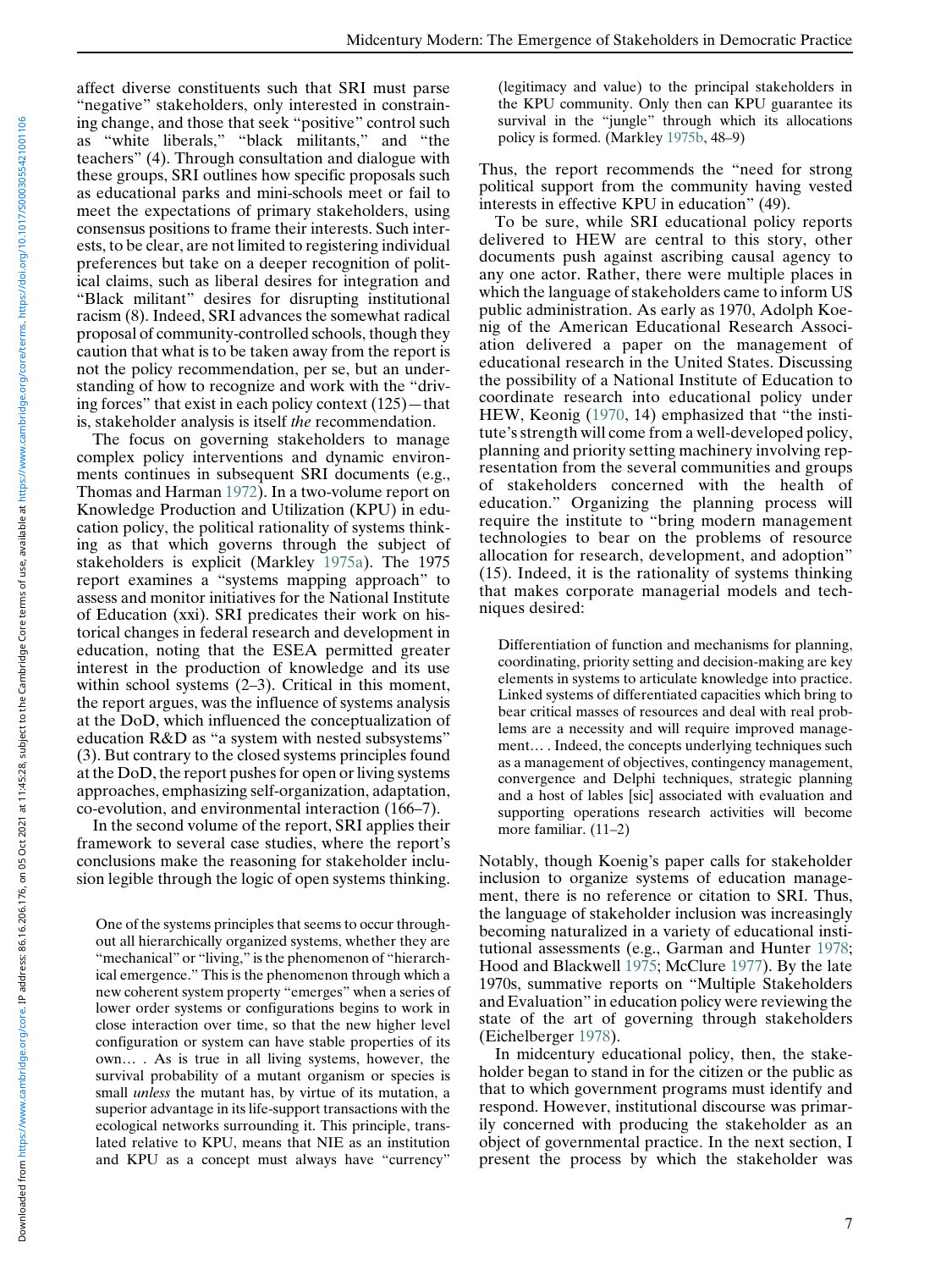explicitly articulated as a novel kind of democratic subject distinct from and superior to the citizen.

#### Technological Progress against the Omnicompetent Citizen

As with education policy, Cold War competition shaped discussions on technological innovation. But while technological progress became part of national security, environmental movements, community resistance to nuclear power, and consumer rights groups questioned the unintended and unaccounted effects of rapid technological change. It was from within this problematic context that the stakeholder was posed as the proper subject of democratically governing complex issues. The Office of Technology Assessment (OTA), established in 1972, was tasked with regulating and evaluating the generation and proliferation of new technologies in a way that was socially beneficial, but the complexities of governing technology posed problems for democracy itself. If governing technology was necessarily complex, requiring specialized expertise from different sectors and disciplines, how should different constituencies be involved in developing and implementing regulations? Who should be recognized and included? How could these complex proceedings be made publicly legible? As Edward Kennedy, Chair of the Board of the OTA made clear, the agency was "not only an experiment in technical analysis" and "institutional reform" but also democratic governance (OTA 1975, 60). The OTA was needed for Congress to "cope with complex technical issues" and be a source for "unbiased technical expertise," but Kennedy noted,

[i]t is not just a matter of whether Congress can utilize technical information and advice. The crucial point is whether Congress can do so in the full glare of public scrutiny—and with the full participation of the varied public groups that have a stake in the outcome of the decisions. Thus, the Advisory Committees we have established contain not only the technical experts, and the economists, lawyers, and sociologists—but also the representatives of labor and industry, consumers, environmentalists, and other interested segments of the public. (60)

Seeking the "full participation of the varied public groups that have a stake in the outcome of the decisions" and creating advisory committees made up of "interested segments of the public" specify the stakeholder rather than an individual citizen or the public as the subject of democracy. It is not the citizenry that concerned Kennedy but only those who had skin in the game, who had "a stake in the outcome." Like the changes in educational policy outlined above, what made this shift possible was the political rationality of systems thinking responding to material problems of complexity.

Technology assessment, according to initial OTA proceedings, was needed because technological change was outpacing the ability of individuals to manage unintended effects (US House of Representatives

1967) and the "growing complexity of society" was connecting numerous, seemingly distant social elements in surprising ways (Coates 1971, 226). Thus, concern over rapid social and technological changes required new techniques to anticipate and mitigate potentially negative effects (Arnstein 1977, 572–3). These techniques—indeed, the whole field of technology assessment—was based on systems thinking. As Emilio Daddario defined it in early Congressional statements pushing for the creation of the OTA, technology assessment was "a system to ask the right questions and obtain correct and timely answers" about future consequences (quoted in Hahn and Chalk 1972, CRS-16). Even as Joseph Coates (1976, 140), Assistant to the Director of the OTA in the 1970s, asserted that there was "no methodology, no algorithm nor paradigm, which will define or yield a technology assessment," he nevertheless organized the definable elements and useful models of technology assessment through the logic of systems. In 1976, Coates outlined 10 elements of the technique that began with examination of "problems statements" and shifted to various steps, including the specification of "system alternatives" and "macro system alternatives" (140). According to Coates, defining systems was "a key part of a technology assessment, inasmuch as that is the only way to define a useful range of systems alternatives to be studied" (141). Moreover, the suggested models for technology assessment included "system dynamic modelling," developed by the systems theorist, Jay Forrester, environmental models known as Strategic Environmental Assessment Systems (SEAS), and scenario planning.

In reflecting on how to govern technology, the stakeholder appeared as the kind of political subject necessary to deal with complexity while "saving" democratic participation. Walter Hahn (1975), a staffer from the Congressional Research Service, cast it in explicit terms:

The advent of technology assessment raises some unique and as yet unanswerable questions about "participation." Technology assessment is a highly sophisticated process involving expertise in a variety of advanced and complex analytical techniques… . Not only are there complex interactions among these experts, but between them and those who must make the decisions. Some have characterized these interactions as those between the practitioners and those in the power structure and between experts and, relatively speaking, laymen. But there is a third party to the technology assessment process, the affected party… . This "stakeholder" is a primary party favoring an outcome in his specific interests. (77)

The question of democratic participation emerged early in the making of the OTA. It was clear that "expert" knowledge was needed but the prospects of veering into technocracy prompted questions about whom among the public should be able to participate. In fact, according to a review of legislation leading to the creation of the OTA, a Congressional Research Service's report specified just how integral the question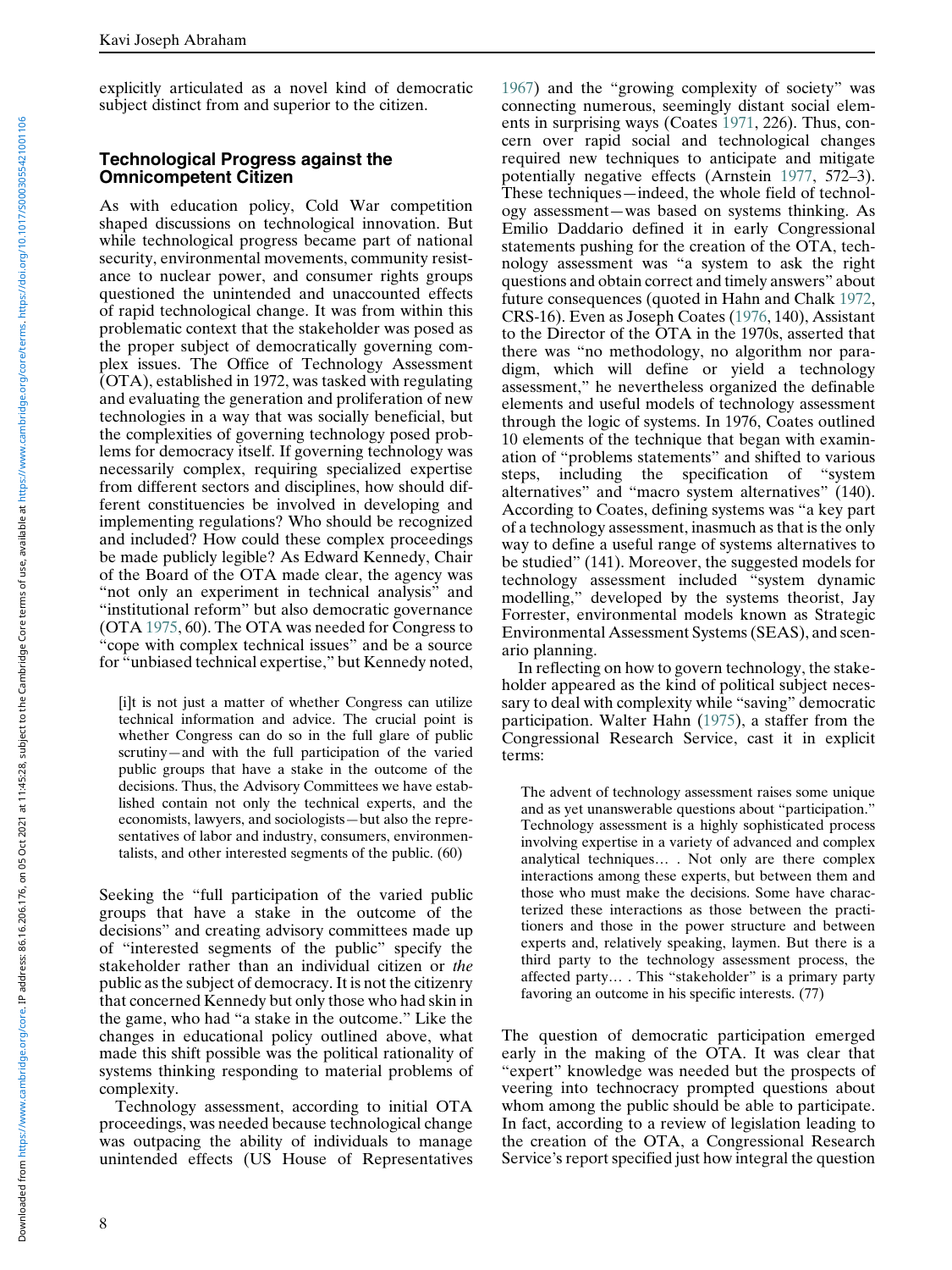of public participation in technology assessment was to its making. But, the "public" was not an assembly of equal citizens but differentiated into "affected parties, highly organized groups, diffuse interests, and apathetic members" (Congressional Research Service N.d., CRS-2).

This shift from the public to affected parties or interests (i.e., stakeholders) was shaped by court decisions on the environment, wherein the "affected party" became legally recognized (Green 1968). However, arguments that transformed democratic participation in terms of stakeholders did not appeal to legal precedent but to managerial techniques. In testimony to the House Subcommittee on Science, Research and Development, for instance, Richard Carpenter, Chair of the Engineering Foundation Research Conference on Technology Assessment, set the solution to governing somewhere between "technocracy" and "chaos," or between technocratic leadership and the "full participation" of citizens (quoted in Congressional Research Service N.d., CRS-11). "The question," Carpenter maintained, "is how to take advantage of the knowledge necessary to run a big, complex society without giving up the values of participation. The answer we're looking for is a third way" (CRS-11). Carl Bruch of the Brookings Institution echoed the problematic premise of managing complexity:

As our society increases in technological complexity, the price of an error in the risk/benefit equation is constantly increasing. Because the future destinies of so many people are affected by any decisions that governmental agencies make in terms of technology assessment, I feel that there has to be more input from the public. Such inputs can come not only from the highly organized interests but also from all those affected by any technological decisions so that our society does have a democratic decision-making process at work in such technological evaluations. (CRS-11)

Louis Mayo (1969), involved in the making of the OTA, also pushed strongly for participatory mechanisms in technology assessment (91), but public participation only referred to affected parties. Indeed, for Mayo, a single "public interest" did not usually exist in complex situations.

When such elements of uncertainty exist, sharp differences of opinion inevitably arise since some segments of society benefit and others suffer. Why should we reasonably expect that such matters be determined without resort to some form of adversarial system and the opportunity for affected participants to state their positions? (57)

As Christopher Wright, a professor at Columbia University, summarized in his 1967 testimony,

On the question of public information … we have now reached the point where we ought to refine the concepts of public information by realizing that there are many different publics, and that it is no derogation of democracy to recognize that as a statistical matter there are few occasions on which many members of the total population will focus on any one issue simultaneously. (Congressional Research Service N.d., CRS-6)

Confronted with a rapidly changing and complex environment, formulations of political participation at the OTA refused the idea that the institution could be used for arriving at a common good or provide a space in which interested *and* disinterested members of the public can collectively arrive at decisions. Rather, to manage complexity through relevant expertise, democratic participation took the form of stakeholder inclusion.

#### STAKEHOLDERS AND THE EROSION OF **DEMOCRACY**

A constitutive problem for midcentury governance in concrete spaces of public administration was how to manage complexity in a democratic polity, how to maintain a sense of accountability and participation in the presumed absence of an informed and intelligent public. Democratic governance refused the possibility of wider public discussion on and solutions to complex problems, limiting participation to those who had a stake in the specific issue. The political rationality of systems thinking, I argue, underpinned such institutional solutions and articulated the stakeholder as a novel subject.

How, then, does the emergence of stakeholders in democratic practice limit engagement and participation? How do increased opportunities for political participation correlate with democratic detachment? Few political theorists hold systems thinking and managerialism as culpable for democratic detachment, save for notable exceptions. Mark Bevir (2006, 427), for instance, discusses "systems governance," along with its emphasis on stakeholder inclusion, as an elitist project rather than something radically democratic. Bevir, thus, holds social scientific discourses on new institutionalism and communitarianism as culpable (427), arguing that stakeholder inclusion is about elites soliciting buy-in rather than open processes of collective decision making (432–4). Sheldon Wolin (2008, 135), on the other hand, tracks managerial influences in democratic practice to the postwar era, arguing that such influence in government has had a corrupting effect on public institutions as well as the public interest. The figure of the manager, Wolin contends (222), is central to the elitist project of "managed democracy," which dampens political participation and undermines commitments to political equality and the common good.

Treading the same historical ground as Wolin, Son (2020, 68–9) deftly pushes against accounts that render the problem of democracy as a symptom of elitism. For Son, it is less important that participation has been suppressed than the very concept of participation has been redefined in terms of individual instrumentalism. "Postwar democratic theory," Son (176) makes clear, "does not simply narrow the scope of political participation but alters its terms and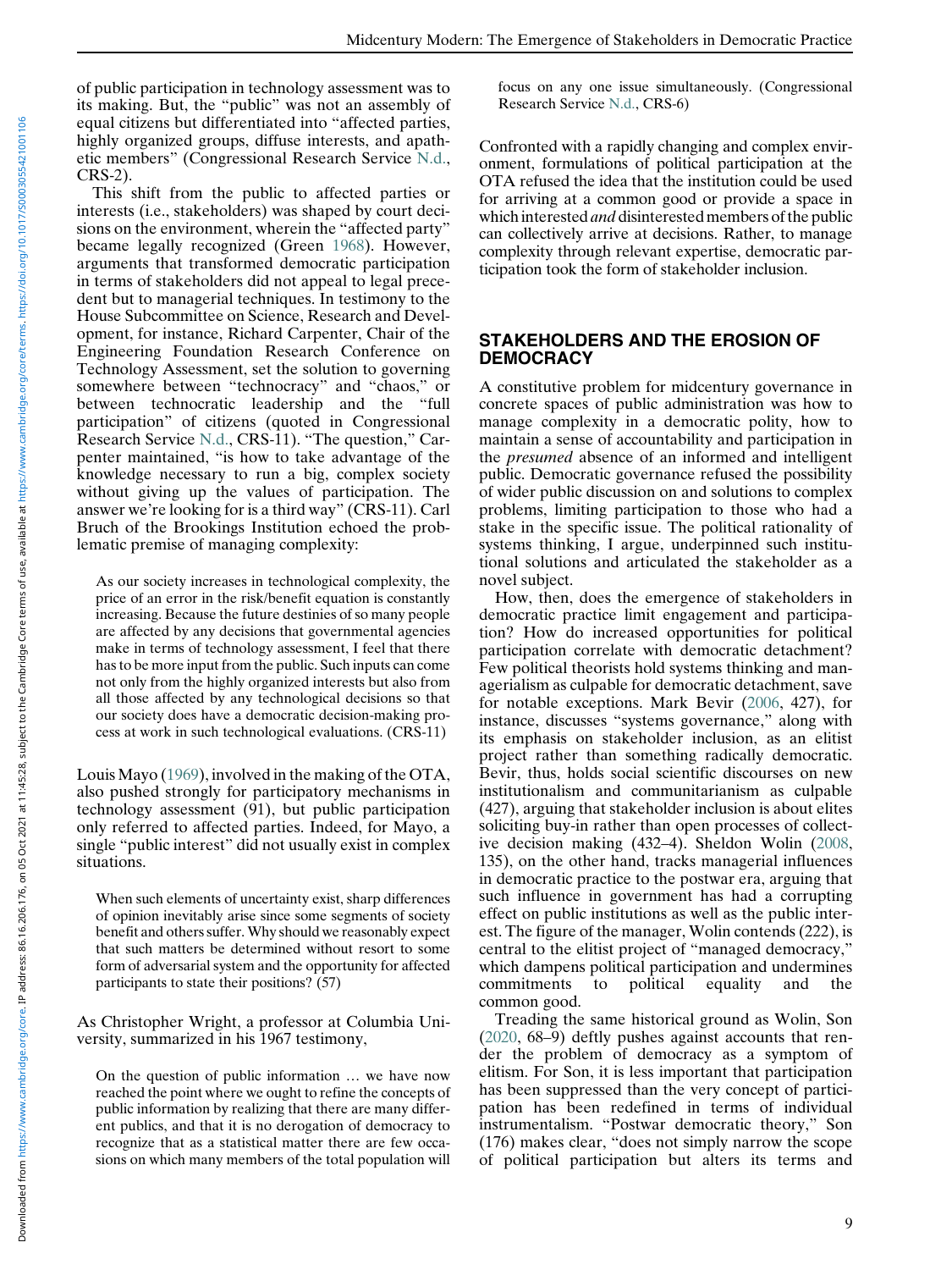changes the environment in which it takes place." Rather than collective cooperation, inquiry, and decision making, rather than coming together to decide on the common good, democratic participation under systems science becomes "an instrument that individuals use only to pursue their private interests" (176). Thus, the problem of democracy is not a turn to elitism and the suppression of participation (177), per se, but the reframing of participation as a mechanism to realize one's own self-interest.

By focusing on the set of discourses and material practices that articulate the stakeholder as a subject of democratic governance, by engaging with the political rationality underpinning concrete programs of government, my genealogy arrives at conclusions that resonate with but also push against this literature. Despite its participatory and deliberative character, I argue that the figure of the stakeholder erodes democracy in at least three ways. First, though the stakeholder or affected party is a participatory subject, the form of participation fails to cultivate habits of discovering a common good. On my view, for democracy to be meaningful, it cannot be reduced to a thin set of procedures and institutions that represent the public interest but must involve a deeper commitment to the experience of political equality (Brown 2019, 24–5). Such a commitment to political equality is not merely a guiding principle of institutional order but one that must present in the everyday experience of engaging and negotiating with others. Such a pragmatist understanding of democracy, as John Dewey ([1939] 2021, 62–4) argues, figures democratic equality as something that is lived, a continual faith in "human equality" and a "belief in the ability of human experience to generate the aims and methods by which further experience will flow in ordered richness." When equality is assumed in the collective process of discovering a common good, rigid attachments to narrow self-interest or exclusive visions of the good life loosen and possibilities for arriving at novel values and practices emerge. Democracy, then, involves what fellow pragmatist Mary Parker Follett (1930, 56) called "integrative behavior," or reflexively discovering those common values and ways of being that dissolve prior antagonisms. Not to be mistaken for compromise, integration involves the creative production of novelty, one which shores up a social connective tissue that simultaneously allows for the expression of oneself and society. Finding this novel ground requires habits of contest, dialogue, participation, and even collective inquiry (Abraham and Abramson 2017) that can identify inequities and transactionally articulate a revised political order. Integration encourages individuals and the community to be transformed through the process of democratic engagement. To be sure, the arrival of the common good is neither the prerequisite to democratic action nor its final end (cf. Schumpeter [1943] 2010, 226–8) but contingently produced and continually revised (Dewey [1939] 2021, 64–5).

"Stakeholder democracy," however, signals a concerning rethinking of democratic engagement and participation, distinct from the commitments that guide action (Barber 1984; Fung and Wright 2003; Pateman 1970; Wolin 2018). Grounded in the logic of systems thinking, institutional engagement with and participation from stakeholders are cultivated not to arrive at the articulation of common values but to manage complexity. Rather than members of the public coming together to collectively confront different political visions and transactionally arriving at novel positions, circumscribed engagement among affected parties is staged for long-term institutional survival. Participation, as such, is not severed from political institutions but, under conditions of complexity, tied to only those interests that are affected by a problem and channeled for the perpetuation of political order. For instance, Coates, a member of a Public Participation Committee established by Daddario in 1977, developed a framework for stakeholder identification in policy assessments (OTA 1977, 3). According to the meeting minutes, Coates maintained that the relevant public here should not be confused "with the laity" but only those who have a stake in policy (2). Other committee members agreed, developing stakeholder identification techniques that if done in a systematic manner would not only ensure that "many groups would not be overlooked" but "would also provide a basis for limiting the number of stakeholders if, for some purposes, that [would be] necessary" (7). The priority, then, is not an empowered demos but managed participation.

democratic theory's commitments to participation and

Therefore, like Son's parsing of postwar democratic theory, practices oriented around stakeholder inclusion and participation depend on a kind of instrumentalism. However, this instrumental attitude is not limited to the realization of individual interest or results in a "contest of sovereign wills" (Son 2020, 177). Instead, with stakeholder subjectivity, individuals may arrive at circumscribed forms of collective identification and collaboration with their stakeholder group. That is, forms of collective engagement emerge that may not be predicated on individual self-interest and distributional gains, but they are, indeed, limited to the stakeholder group rather than the public. For instance, stakeholder engagement may permit mobilization of a community group around environmental impact of a business or, as in the case of school infrastructure discussed above, distinct racial and political groups. But it limits wider forms of engagement—both among stakeholder groups involved in the policy process and among those parties *not* affected by a particular policy decision and, therefore, excluded. Individual interest becomes married to that of a specific group at the expense of negotiating across lines of difference and transactionally producing novel forms of commonality. This, I argue, is a more dynamic form of interest group pluralism, where one's connection to a group does not remain static (e.g., identity with "labor") but shifts based on affectedness in relation to a problem. Such a modulated instrumentalism does not reduce democracy to individualism or distributional issues alone (cf. Son 2020, 65), as it accommodates a politics of recognition (Fraser 1995; 2000), but neither does it encourage engagement with problems outside of one's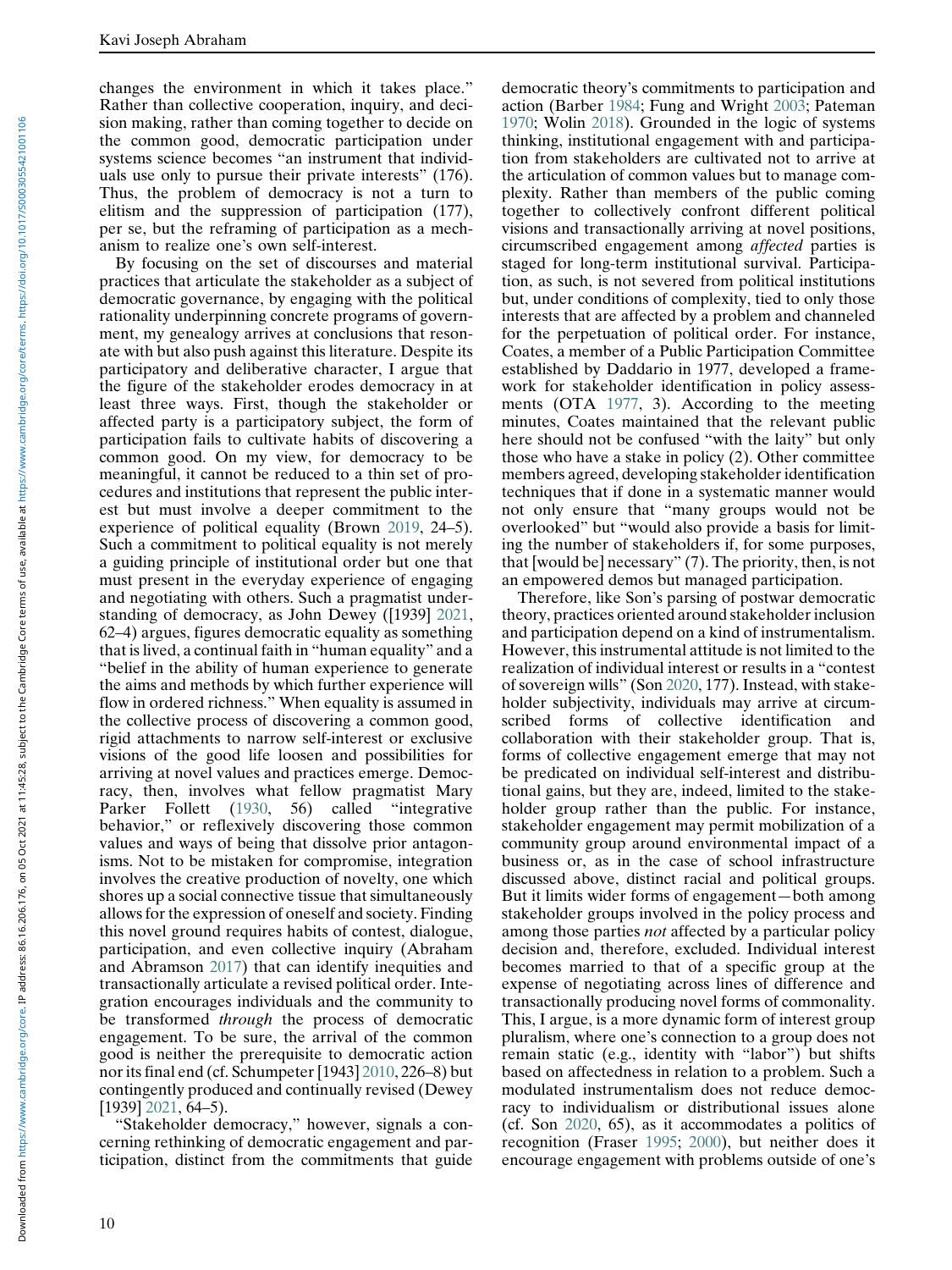own affected circumstances or establish novel ways of seeing oneself and others.

Second, because "stakeholder democracy" draws together affected parties, it erases distinctions between individuals and groups, providing political parity to qualitatively different actors. Reconfiguring democracy around the subject of stakeholders permits legitimate political participation for all affected parties, leveling the voice of individual citizens with large multinational corporations. This poses problems for collective decision making predicated on equality because it allows for structural inequalities to embed themselves within institutions. If stakeholder inclusion requires active participation among affected parties that is, to make one's voice heard, one must participate in the policy process—capitalism necessarily constrains equal participation among affected groups. For instance, if one were to participate as a stakeholder in the internet governance policy space, where multistakeholder inclusion is firmly institutionalized and celebrated (Carr 2015), an affected individual would have to find time to do so outside of every day working hours while telecommunication companies send paid representatives, undermining political equality (Marlin-Benbrated (Carr 2015), an affected individual would have<br>to find time to do so outside of every day working hours<br>while telecommunication companies send paid repre-<br>sentatives, undermining political equality (Marlin-Bennett 2001).

While corporate influence in democratic governance is a symptom of broader unexamined factors, genealogical attention to the discourses and material circuits that articulated the stakeholder in public institutions demonstrates the accidental circumstances by which corporate actors have come to hold a legitimate role in solving public problems. Predicating solutions to complexity on the inclusion of stakeholders initially emerged as a strategy for corporations to survive in dynamic environments, but the institutional circuitry between private research firms and public agencies, established in the context of postwar social welfare programs, permitted the movement of these ideas and practices into US public administration. The political rationality of systems thinking, then, is necessary to grasp how corporate voices became understood as legitimately required to solve complex problems (e.g., around climate change, social media, polarization, etc.). As such, governing through stakeholders not only provides space for corporate interests to determine policy that directly affects their business, but it goes further to name their participation in politics as democratically legitimate.

Finally, a turn to stakeholders as the subject of democratic practice amplifies rather than resolves the problem of expertise. If for Wolin (2008), the problem of midcentury democracy is an elitism that disables participation, and if for Son (2020), the problem is how diminished opportunities for participation are recast as sites for registering individual preferences and interests, the problem of "stakeholder democracy" is different. Here, opportunities to participate proliferate, but participatory mechanisms involve bringing different forms of "expert" knowledge to bear on a political issue. In being directly affected, whether as an individual or corporation, a network of activists or scientific body, stakeholders bring their own

experience and knowledge to the table to manage complex social and political problems. Thus, the practice of stakeholder inclusion reinscribes elitism through participation by predicating the latter on the expertise an affected party holds rather than on the equal capacities of anyone. Rather than a faith in the equality of all, rather than cultivating political intelligence that can allow the public to make informed decisions on issues outside of their individual expertise and concern (Dewey [1939] 2021, 63), stakeholder democracy limits participation to those with a kind of expertise formed by shared affectedness. This necessarily reinforces a functionalist division of stakeholder groups and limits the capacity for stakeholders and nonaffected parties to transactionally discuss the values and principles that underwrite decisions on the common good. Dissolving the problem of expertise in a democracy requires habits of political intelligence that allow for individuals to understand and negotiate that which they do not know and that in which they have no clear interests (Son 2020,  $22-3$ ).

#### THE PUZZLE OF CONTEMPORARY DEMOCRACY: BEYOND A CRITIQUE OF (NEO)LIBERALISM?

Across multiple institutions, we are increasingly called upon as stakeholders to make our voices heard, to participate in political life, and yet there is little investigation into the category of the stakeholder, where it comes from, and its effects on democracy. My wager in this paper is that in historically mapping the political reasoning that articulates the stakeholder, in understanding the managerial logic that underpins it, I can clarify how midcentury transformations have produced a novel political subjectivity that orients democratic practice and sets limits to participatory politics. While I do not maintain that the making of stakeholders in the 1960s and 1970s can be linearly drawn to the present, that the political rationality of systems thinking is the discursive register from which transformations in democratic governance have proceeded, this genealogy recovers how managerialism, systems thinking, and problems of complexity constitute part of the story of democratic erosion.

Attending to the stakeholder brings to fore new ways of understanding the crisis of democracy that contributes to prominent debates on the relationship between (neo) liberalism and democracy. There is a deep literature that focuses on the problematic effects of neoliberalism on democracy (Brown 2015; 2019; Cahill and Konings 2017; Cooper 2017; Crouch 2004; Ong 2006; Peck 2010; Slobodian 2018; Streeck 2014; Vormann and Lammert 2019), which typically figures neoliberal policies and discourses as undermining political equality or otherwise dampening democratic engagement. Others, however, argue that democratic erosion is not symptomatic of neoliberalism, per se, but emerges from the contradictions of liberal democracy. Whether from feminist (Jaggar 1983; Pateman 1985; 1988), Black radical (Mills 2008), agonistic (Honig 1993; Laclau and Mouffe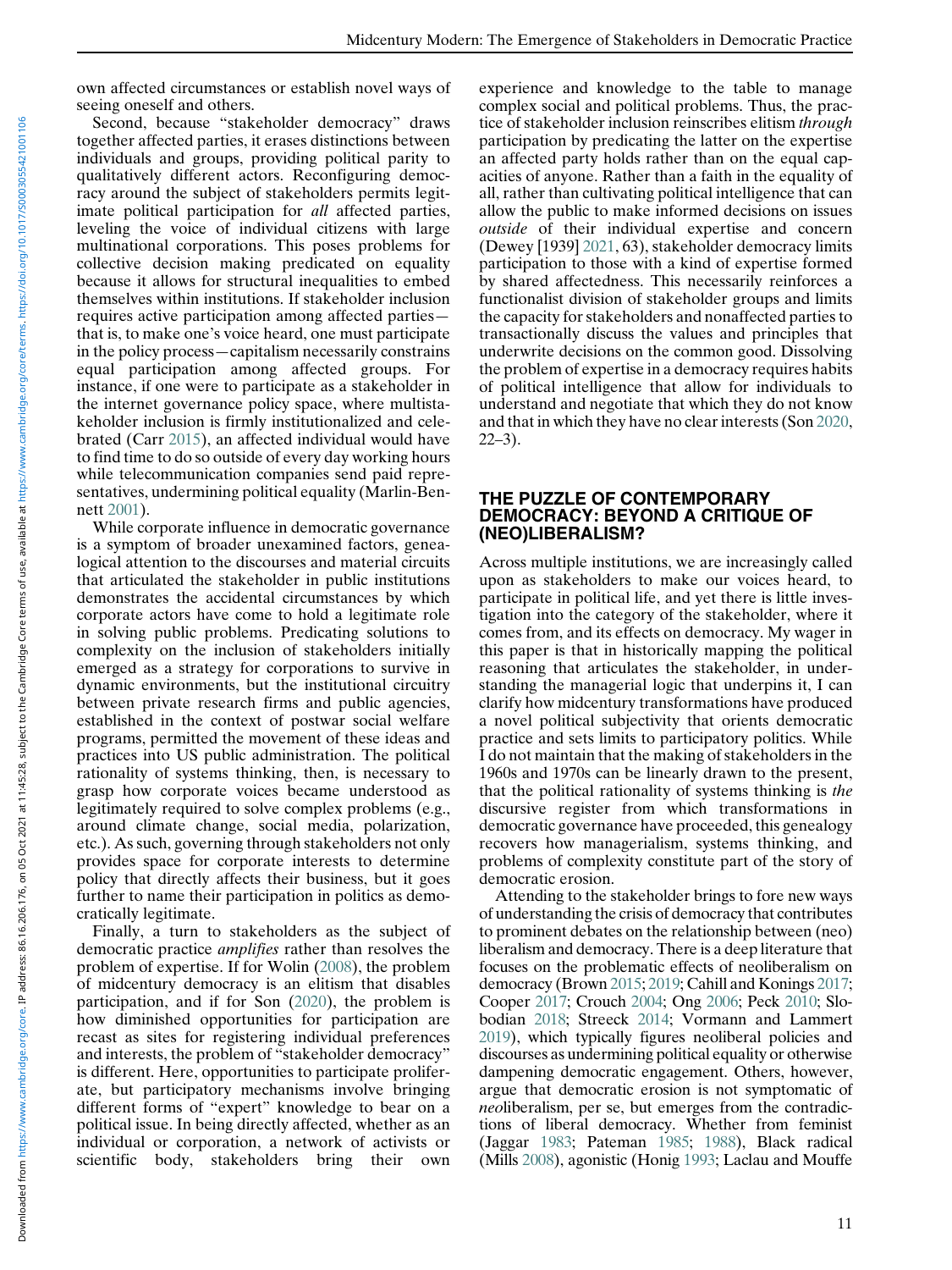2001), postcolonial (Mehta 1990), polemical (Chambers 2013), or Tocquevillian (Deneen 2018) positions, this literature considers how liberalism tempers, dismisses, or remains logically incompatible with democracy. As Antonio Y. Vázquez-Arroyo (2008; 2017) cautions, the rise of neoliberalism in the last part of the twentieth century does not mark a distinct break from the historical formation of liberal democracy; rather, it flourishes through the liberal institutions that depoliticize society and, consequently, undermine democratic action and participation. Annie McClanahan (2017) echoes this position, casting doubt on the novelty of neoliberal effects, such as the economization of nonmarket spheres of life, by locating practices and policies that economized higher education following the end of WWII.

Limited space precludes proper engagement with the diversity of positions that exist in this literature, but two assumptions tend to inform these critiques: an attention to "world-altering formations" (Brown 2019, 17)—that is, liberalism and neoliberalism—and a sense that what will energize democratic attachment is political participation. My argument does not displace these rich accounts, but it maintains that a singular focus on the depoliticizing effects of (neo) liberalism misses part of the story. Without understanding how the political rationality of systems thinking has produced democratic subjectivity, without assessing how stakeholder participation limits wider engagement, we fail to grasp how democratic detachment persists despite opportunities for political participation. Prior to the rise of neoliberalism in the 1980s and running alongside the liberal pluralism of the postwar era, political subjectivity was shaped by the managerial logic of systems thinking wherein circumscribed participation figured as managerial techniques to deal with problems of complexity. Rather than allowing for deep pluralization and democratic revision of collective attachments, rather than resolving the problem of expertise by cultivating habits of political intelligence that allow for collective decision making, stakeholder democracy limits substantive participation. That systems thinking, problems of complexity, and neoliberal discourses meet today is all the more reason to understand the contingent connection and "interplay" of distinct rationalities (Foucault 2008, 313). Therefore, my contribution to these debates is neither to logically question nor empirically doubt the critiques of (neo)liberalism but to offer a genealogical account of that which has been elided: how we became stakeholders.

# ACKNOWLEDGMENTS

Deep gratitude is owed to the three referees and the editorial team, whose feedback significantly strengthened the framing of the argument and its contribution to the literature. Their patient engagement is felt throughout the manuscript. Earlier versions of the paper were improved by comments and support from Renée Marlin-Bennett, Bentley Allan, Louis

Galambos, Tarek Tutunji, Yehonatan Abramson, and Elizabeth Mendenhall. All remaining errors are mine.

# CONFLICT OF INTEREST

The author declares no ethical issues or conflicts of interest in this research.

# ETHICAL STANDARDS

The author affirms this research did not involve human subjects.

#### **REFERENCES**

- Abraham, Kavi Joseph, and Yehonatan Abramson. 2017. "A Pragmatist Vocation for International Relations: The (Global) Public and Its Problems." European Journal of International Relations 23 (1): 26–48.
- Ackoff, Russell. 1970. "A Concept of Corporate Planning." Long Range Planning 3 (1): 2–8.
- Ackoff, Russell. 1974a. Redesigning the Future: A Systems Approach to Societal Problems. New York: John Wiley.
- Ackoff, Russell. 1974b. "The Systems Revolution." Long Range Planning 7 (6): 2–20.
- Amadae, S. M. 2003. Rationalizing Capitalist Democracy: The Cold War Origins of Rational Choice Liberalism. Chicago: University of Chicago Press.
- Arnstein, Sherry R. 1977. "Technology Assessments: Opportunities and Obstacles." IEEE Transactions on Systems, Man, and Cybernetics SMC-7 (8): 571–82.
- Bäckstrand, Karin. 2006. "Democratizing Global Environmental Governance? Stakeholder Democracy after the World Summit on Sustainable Development." European Journal of International Relations 12 (4): 467–98.
- Barber, Benjamin R. 1984. Strong Democracy: Participatory Politics for a New Age. Oakland: University of California Press.

Barry, Andrew, Thomas Osborne, and Nikolas Rose, eds. 1996. Foucault and Political Reason: Liberalism, Neo-Liberalism, and Rationalities of Government. Chicago: University of Chicago Press.

- Bertalanffy, Ludwig von. 1968. General System Theory: Foundations, Development, Applications. New York: George Braziller.
- Bevir, Mark. 2006. "Democratic Governance: Systems and Radical Perspectives." Public Administration Review 66 (3): 426–36.
- Bevir, Mark. 2010. Democratic Governance. Princeton, NJ: Princeton University Press.
- Boltanski, Luc, and Ève Chiapello. 2007. The New Spirit of Capitalism, trans. Gregory Elliott. London: Verso.
- Brenner, Neil, and Nik Theodore. 2002. "Cities and the Geographies of 'Actually Existing Neoliberalism.'" Antipode 34 (3): 349–79.
- Brown, Wendy. 2015. Undoing the Demos: Neoliberalism's Stealth Revolution. New York: Zone.
- Brown, Wendy. 2019. In the Ruins of Neoliberalism: The Rise of Antidemocratic Politics in the West. New York: Columbia University Press.
- Burchell, Graham. 1993. "Liberal Government and Techniques of the Self." Economy and Society 22 (3): 267–82.
- Cahill, Damien, and Martijn Konings. 2017. Neoliberalism. Cambridge: Polity Press.
- Caldwell, Bruce. 2016. "F. A. Hayek and the Economic Calculus." History of Political Economy 48 (1): 151–80.
- Carr, Madeline. 2015. "Power Plays in Global Internet Governance." Millennium—Journal of International Studies 43 (2): 640–59.
- Chambers, Samuel A. 2013. The Lessons of Rancière. Oxford: Oxford University Press.
- Chandler, Alfred D. 1977. The Visible Hand: The Managerial Revolution in American Business. Cambridge, MA: Harvard University Press.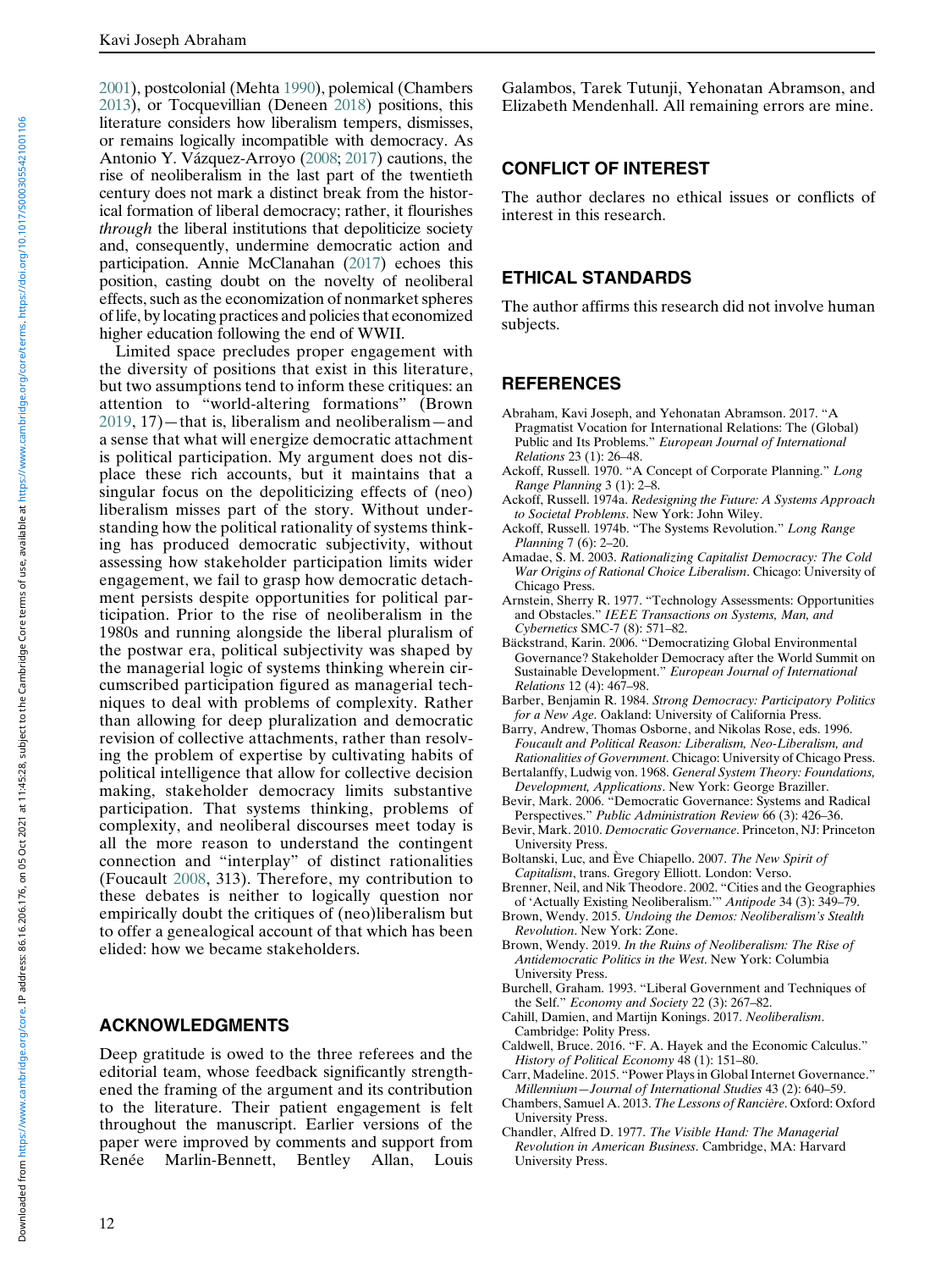- Chandler, David. 2014. "Beyond Neoliberalism: Resilience, the New Art of Governing Complexity." Resilience 2 (1): 47–63.
- Churchman, Charles West. 1968. The Systems Approach. New York: Delacorte Press.
- Clowse, Barbara Barksdale. 1981. Brainpower for the Cold War: The Sputnik Crisis and National Defense Education Act of 1958. Westport, CT: Greenwood Press.
- Coates, Joseph F. 1971. "Technology Assessment: The Benefits, the Costs, the Consequences." Futurist 5 (6): 225–31.
- Coates, Joseph F. 1976. "The Role of Formal Models in Technology Assessment." Technological Forecasting and Social Change 9 (1): 139–90.
- Congressional Research Service. N.d. Public Participation and Technology Assessment: A Survey of the Legislative History of the Office of Technology Assessment. Library of Congress. [http://](http://ota.fas.org/reports/0086.pdf) [ota.fas.org/reports/0086.pdf](http://ota.fas.org/reports/0086.pdf). (January 11, 2017).
- Connolly, William E. 2013. The Fragility of Things: Self-Organizing Processes, Neoliberal Fantasies, and Democratic Activism. Durham, NC: Duke University Press.
- Cooper, Melinda. 2011. "Complexity Theory after the Financial Crisis: The Death of Neoliberalism or the Triumph of Hayek?" Journal of Cultural Economy 4 (4): 371–85.
- Cooper, Melinda. 2017. Family Values: between Neoliberalism and the New Social Conservatism. Princeton, NJ: Princeton University Press.
- Crouch, Colin. 2004. Post-Democracy. Cambridge: Polity.
- Dean, Mitchell. 1999. Governmentality: Power and Rule in Modern Society. London: SAGE.
- Deneen, Patrick J. 2018. Why Liberalism Failed. New Haven, CT: Yale University Press.
- Dewey, John. [1939] 2021. "Creative Democracy—The Task before Us." In America's Public Philosopher: Essays on Social Justice, Economics, Education, and the Future of Democracy, ed. Eric Thomas Weber, 59–65. New York: Columbia University Press.
- Eagleton-Pierce, Matthew. 2016. Neoliberalism: The Key Concepts. London: Routledge.
- Eichelberger, R. Tony. 1978. "Multiple Stakeholders and Evaluation." Paper presented at the Annual Meeting of the American Educational Research Association. Toronto, Canada. [https://files.eric.ed.gov/fulltext/ED164565.pdf.](https://files.eric.ed.gov/fulltext/ED164565.pdf)
- Emery, F. E., and E. L. Trist. 1965. "The Causal Texture of Organizational Environments." Human Relations 18 (1): 21–32.
- Ercan, Selen A., and Jean-Paul Gagnon. 2014. "The Crisis of Democracy: Which Crisis? Which Democracy?" Democratic Theory 1 (2): 1–10.
- Esty, Benjamin, and Allison Ciechanover. 2021. "Airbnb during the Pandemic: Stakeholder Capitalism Faces a Critical Test." HBS Case No. 221-050. Working Paper. [https://papers.ssrn.com/](https://papers.ssrn.com/abstract=3850750) [abstract=3850750.](https://papers.ssrn.com/abstract=3850750)
- Ferguson, James. 2010. "The Uses of Neoliberalism." Antipode 41 (S1): 166–84.
- Foa, R. S., A. Klassen, M. Slade, A. Rand, and R. Collins. 2020. "The Global Satisfaction with Democracy Report 2020." Cambridge: Centre for the Future of Democracy. [https://](https://www.bennettinstitute.cam.ac.uk/media/uploads/files/DemocracyReport2020.pdf) [www.bennettinstitute.cam.ac.uk/media/uploads/files/](https://www.bennettinstitute.cam.ac.uk/media/uploads/files/DemocracyReport2020.pdf) [DemocracyReport2020.pdf](https://www.bennettinstitute.cam.ac.uk/media/uploads/files/DemocracyReport2020.pdf).
- Follett, Mary Parker. 1930. Creative Experience. New York: Longman, Green and Co.
- Foucault, Michel. 1977. Discipline and Punish: The Birth of the Prison. New York: Pantheon.
- Foucault, Michel. 1984. The Foucault Reader, ed. Paul Rabinow. New York: Pantheon.
- Foucault, Michel. 2008. The Birth of Biopolitics: Lectures at the Collège de France, 1978–1979, ed. Michael Snellart, trans. Graham Burchell. New York: Palgrave.
- Fraser, Nancy. 1995. "From Redistribution to Recognition? Dilemmas of Justice in a 'Post-Socialist' Age." New Left Review 212: 68–93. [https://newleftreview.org/issues/i212/articles/nancy](https://newleftreview.org/issues/i212/articles/nancy-fraser-from-redistribution-to-recognition-dilemmas-of-justice-in-a-post-socialist-age)[fraser-from-redistribution-to-recognition-dilemmas-of-justice-in](https://newleftreview.org/issues/i212/articles/nancy-fraser-from-redistribution-to-recognition-dilemmas-of-justice-in-a-post-socialist-age)[a-post-socialist-age.](https://newleftreview.org/issues/i212/articles/nancy-fraser-from-redistribution-to-recognition-dilemmas-of-justice-in-a-post-socialist-age)
- Fraser, Nancy. 2000. "Rethinking Recognition." New Left Review 3: 107–20. [https://newleftreview.org/issues/ii3/articles/nancy-fraser](https://newleftreview.org/issues/ii3/articles/nancy-fraser-rethinking-recognition)[rethinking-recognition.](https://newleftreview.org/issues/ii3/articles/nancy-fraser-rethinking-recognition)
- Freeman, R. Edward. 1984. Strategic Management: A Stakeholder Approach. Boston: Pitman.
- Freeman, R. Edward, Jeffrey S. Harrison, Andrew C. Wicks, Bidhan L. Parmar, and Simone de Colle. 2010. Stakeholder Theory: The State of the Art. Cambridge: Cambridge University Press.
- Fung, Archon, and Erik Olin Wright. 2003. Deepening Democracy: Institutional Innovations in Empowered Participatory Governance. London: Verso.
- Garman, Keats, and Carolyn Hunter. 1978. "Community Surveys: Grassroots Approaches. Keys to Community Involvement Series: 13." National School Public Relations Association; Northwest Regional Educational Lab ED 161 129. [https://files.eric.ed.gov/](https://files.eric.ed.gov/fulltext/ED161129.pdf) [fulltext/ED161129.pdf.](https://files.eric.ed.gov/fulltext/ED161129.pdf)
- Green, Harold P. 1968. "Safety Determinations in Nuclear Power Licensing: A Critical View." Notre Dame Law Review 43 (5): 633–56.
- Hahn, Walter A. 1975. "Technology Assessment and the Congress." Public Administration Review 35 (1): 76–7.
- Hahn, Walter A., and Rosemary A. Chalk. 1972. The Technology Assessment Act of 1972. Q 125 U.S. D1. Congressional Research Service. <https://ota.fas.org/reports/CRS-12-1972.pdf>.
- Hayek, F. A. [1964] 1994. "The Theory of Complex Phenomena." In Readings in the Philosophy of Social Science, eds. Michael Martin and Lee C. McIntyre, 55–70. Cambridge, MA: MIT Press.
- Heyck, Hunter. 2015. Age of System: Understanding the Development of Modern Social Science. Baltimore, MD: Johns Hopkins University Press.
- Honig, Bonnie. 1993. Political Theory and the Displacement of Politics. Ithaca, NY: Cornell University Press.
- Hood, Paul D., and Laird Blackwell. 1975. An Assessment System for Competence Based Education: The Educational Development, Dissemination, and Evaluation Training Program. Washington, DC: National Institute of Education (DHEW). [https://](https://files.eric.ed.gov/fulltext/ED126142.pdf) [files.eric.ed.gov/fulltext/ED126142.pdf.](https://files.eric.ed.gov/fulltext/ED126142.pdf)
- Jaggar, Alison M. 1983. Feminist Politics and Human Nature. Oxford: Rowman & Littlefield Publishers.
- Joseph, Jonathan. 2013. "Resilience as Embedded Neoliberalism: A Governmentality Approach." Resilience 1 (1): 38–52.
- Klein, Naomi. 2014. The Shock Doctrine: The Rise of Disaster Capitalism. London: Penguin UK.
- Koenig, Adolph J. 1970. Educational Research and Development: Implications for Research Management from a National Perspective. Washington, DC: American Educational Research Association.
- Laclau, Ernesto, and Chantal Mouffe. 2001. Hegemony and Socialist Strategy: Towards a Radical Democratic Politics. London: Verso.
- Legacy, Crystal. 2010. "Investigating the Knowledge Interface between Stakeholder Engagement and Plan-Making." Environment and Planning A 42 (11): 2705–20.
- acdonald, Terry. 2008. Global Stakeholder Democracy: Power and Representation beyond Liberal States. Oxford: Oxford University Press.
- March, James G., and Herbert A. Simon. 1958. Organizations. New York: Wiley.
- Markley, O. W. 1975a. The Normative Structure of Knowledge Production and Utilization in Education,Vol. 1. Case Studies of the Infrastructure of Educational R and D. Washington, DC: National Institute of Education (DHEW). [http://files.eric.ed.gov/fulltext/](http://files.eric.ed.gov/fulltext/ED033435.pdf) [ED033435.pdf](http://files.eric.ed.gov/fulltext/ED033435.pdf).
- Markley, O. W. 1975b. The Normative Structure of Knowledge Production and Utilization in Education,Vol. 2. Case Studies of the Infrastructure of Educational R and D. Washington, DC: National Institute of Education (DHEW). [http://files.eric.ed.gov/fulltext/](http://files.eric.ed.gov/fulltext/ED033435.pdf) [ED033435.pdf](http://files.eric.ed.gov/fulltext/ED033435.pdf).
- Marlin‐Bennett, Renée. 2001. "ICANN and Democracy: Contradictions and Possibilities." Info 3 (4): 299–311.
- Mayo, Louis H. 1969. Scientific Method, Adversarial System, and Technology Assessment." Program of Policy Studies in Science and Technology. Washington, DC: George Washington University.
- McCaffrie, Brendan, and Sadiya Akram. 2014. "Crisis of Democracy? Recognizing the Democratic Potential of Alternative Forms of Political Participation." Democratic Theory 1 (2): 47–55.
- McClanahan, Annie J. 2017. "Becoming Non-Economic: Human Capital Theory and Wendy Brown's Undoing the Demos." Theory & Event 20 (2): 510–19.